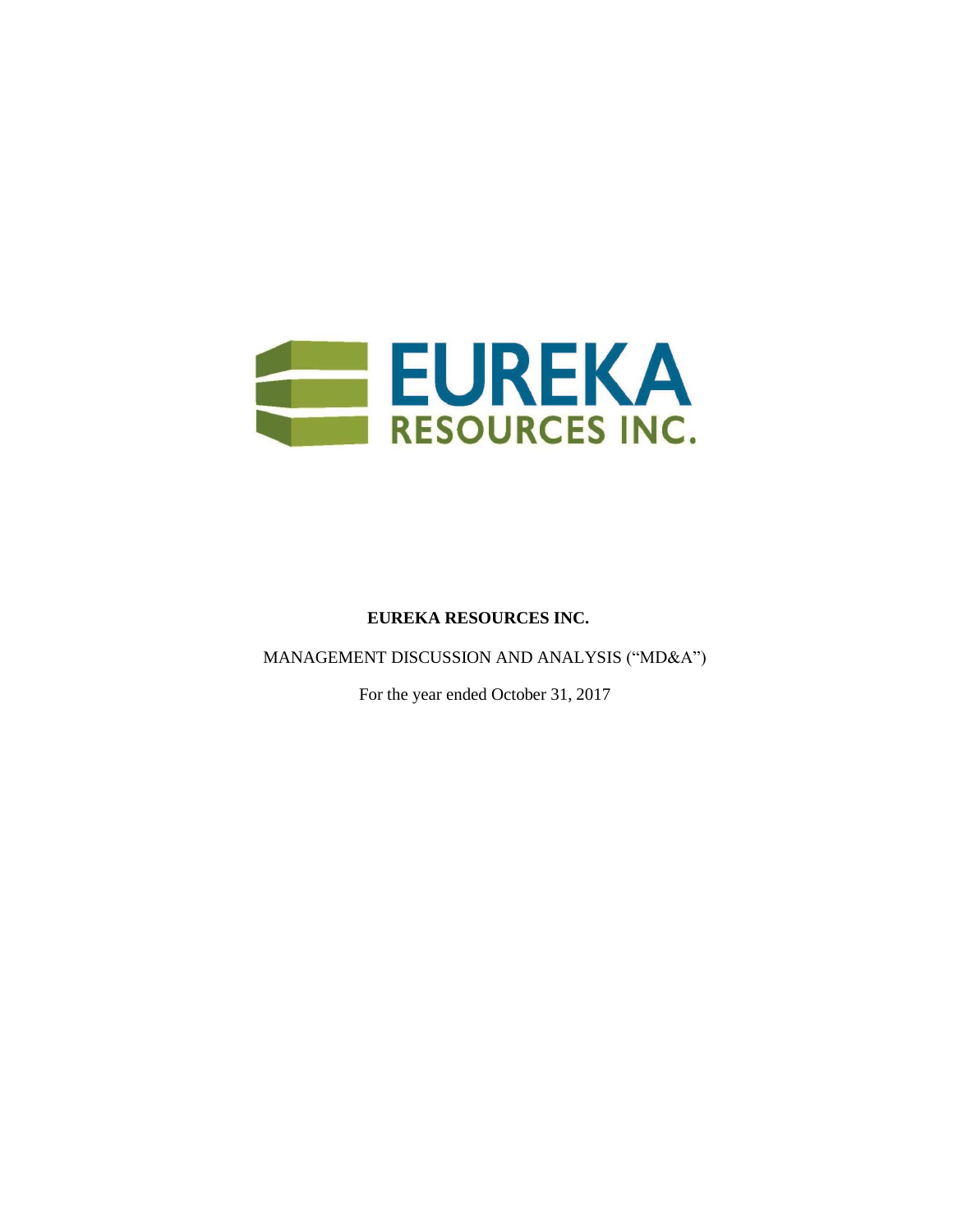## CAUTIONARY STATEMENTS REGARDING FORWARD-LOOKING STATEMENTS

This MD&A includes certain forward-looking statements or information. All statements other than statements of historical fact included in this MD&A including statements relating to the potential mineralization or geological merits of the Company's mineral properties and the future plans, objectives or expectations of the Company are forward-looking statements that involve various risks and uncertainties. Such forward-looking statements include among other things, statements regarding future commodity pricing, estimation of mineral reserves and resources, timing and amounts of estimated exploration expenditures and capital expenditures, costs and timing of the exploration and development of new deposits, success of exploration activities, permitting time lines, future currency exchange rates, requirements for additional capital, government regulation of mining operations, environmental risks, anticipated reclamation expenses, timing and possible outcome of pending litigation, timing and expected completion of property acquisitions or dispositions, and title disputes. They may also include statements with respect to the Company's mineral discoveries, plans, out-look and business strategy. The words "may", "would", "could", "should", "will", "likely", "expect", "anticipate", "intend", "estimate", "plan", "forecast", "project" and "believe" or other similar words and phrases are intended to identify forward-looking information.

Forward-looking statements are predictions based upon current expectations and involve known and unknown risks and uncertainties. There can be no assurance that such statements will prove to be accurate and actual results and future events could differ materially from those anticipated in such statements.

Important factors that could cause actual results to differ materially from the Company's plans or expectations include risks relating to the actual results of exploration programs, fluctuating commodity prices, the possibility of equipment breakdowns and delays, the availability of necessary exploration equipment including drill rigs, exploration cost overruns, general economic or business conditions, regulatory changes, and the timeliness of government or regulatory approvals to conduct planned exploration work. Additional factors that could cause actual results to differ materially from the Company's plans or expectations include political events, fluctuations in mineralization grade, geological, technical, mining or processing problems, future profitability on production, the ability to raise sufficient capital to fund exploration or production, litigation, legislative, environmental and other judicial, regulatory, political and competitive developments, inability to obtain permits, general volatility in the equity and debt markets, accidents and labour disputes and the availability of qualified personnel.

Although the Company has attempted to identify all of the factors that may affect our forwardlooking statements or information, this list of the factors is not exhaustive. Readers are cautioned not to place undue reliance on these forward-looking statements, which speak only as of the date the statements were made, and readers are advised to consider such forward-looking statements in light of the risks and uncertainties detailed throughout this MD&A. The Company disclaims any intention or obligation to update or revise forward-looking information, whether as a result of new information, future events or otherwise, except where required by applicable securities laws.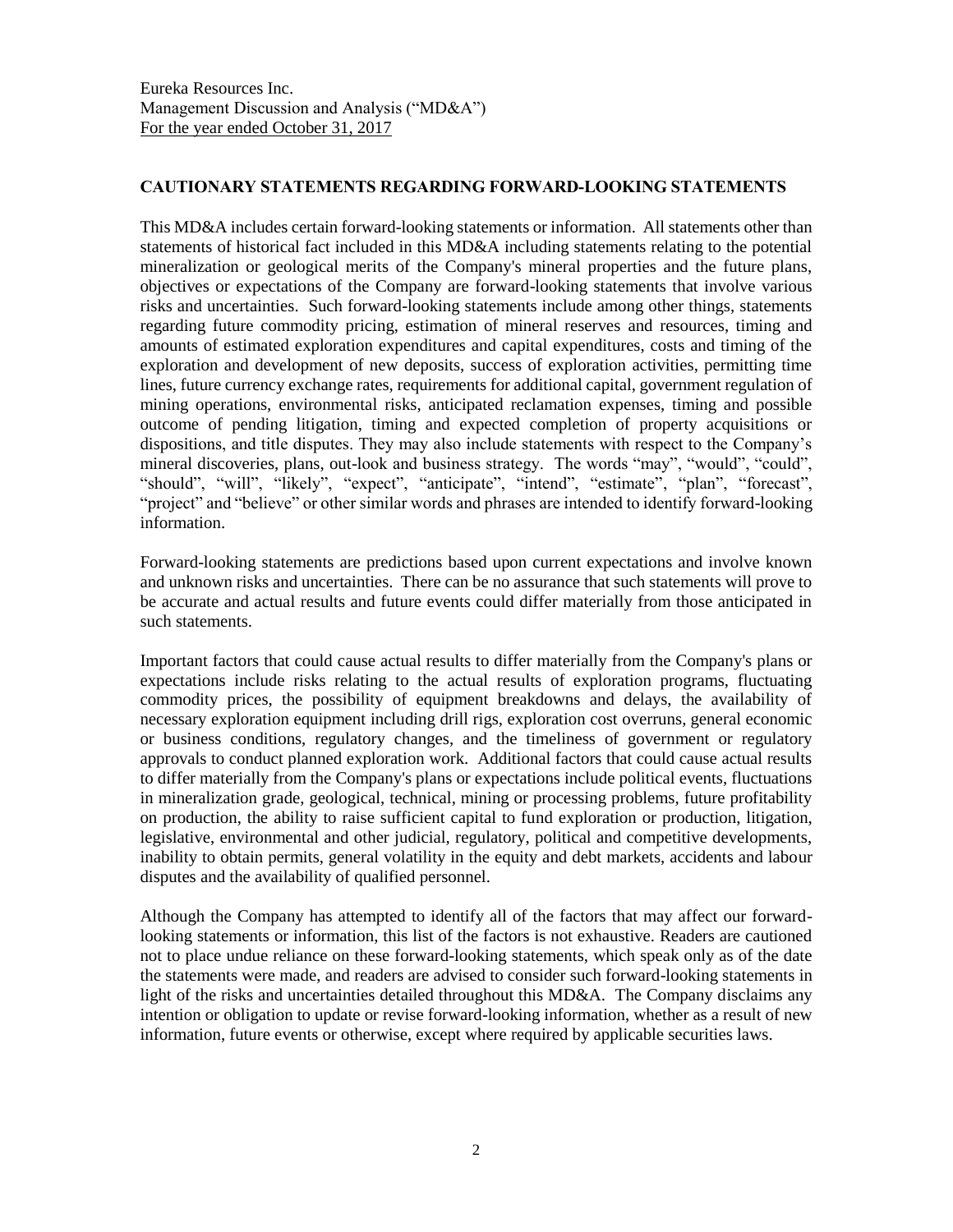## PRESIDENT'S MESSAGE

To Our Shareholders,

During the year ended October 31, 2017, Eureka acquired new projects in the Cariboo Mining Division of British Columbia and in the Dawson Range Gold Belt, Yukon Territory.

The Cariboo Mining Division of British Columbia is one of the most prolific mineral regions in western North America. The Dawson Range Gold Belt region of the Yukon Territory has recently attracted the attention of a significant number of both junior and senior companies, with the acquisition of the Coffee project by Goldcorp as the most notable example.

Eureka's fiscal 2017 accomplishments include the following:

- Entered into an option agreement in November 2016 to earn up to a 100% interest in the Gold Creek project located in the Cariboo. The Gold Creek project is located 8 kms from and within the same lithology as the Spanish Mountain deposit. Eureka has completed all of the requirements under the option agreement and has earned its 100% interest;
- Received positive results from a three-hole diamond drill program completed at Gold Creek in May 2017; Hole #GC17-035 included 1.25 metres at 33.20 g/t Au, and Hole #GC17-034 included 1.50 metres at 17.95 g/t Au;
- Entered into an agreement in December 2016 to purchase a 100% interest in the Luxor project in the Dawson Range Gold Belt. Luxor is comprised of the non-contiguous Sheba, Hav and Ophir properties.
- Entered into an agreement in January 2017 to purchase a 100% interest in the Tak project in the Dawson Range Gold Belt.
- Completed an extensive airborne geophysical survey over all of Eureka's Yukon properties in May 2017;
- Completed a follow up geochemical and mapping program on three of the Yukon properties (Tak, Sheba and Etta) in September 2017.

As announced by News Release dated November 27, 2017, Eureka is conducting a review of strategic alternatives focused on maximizing shareholder value including a review of the Company's capital structure, property portfolio, potential business combinations or joint ventures, in order to determine the future direction of the Company. As part of that review, we have completed an equity financing of \$126,250 to reduce accounts payable and enhance our financial position going forward.

Sincerely,

*"Michael Sweatman"*

Michael Sweatman, President and CEO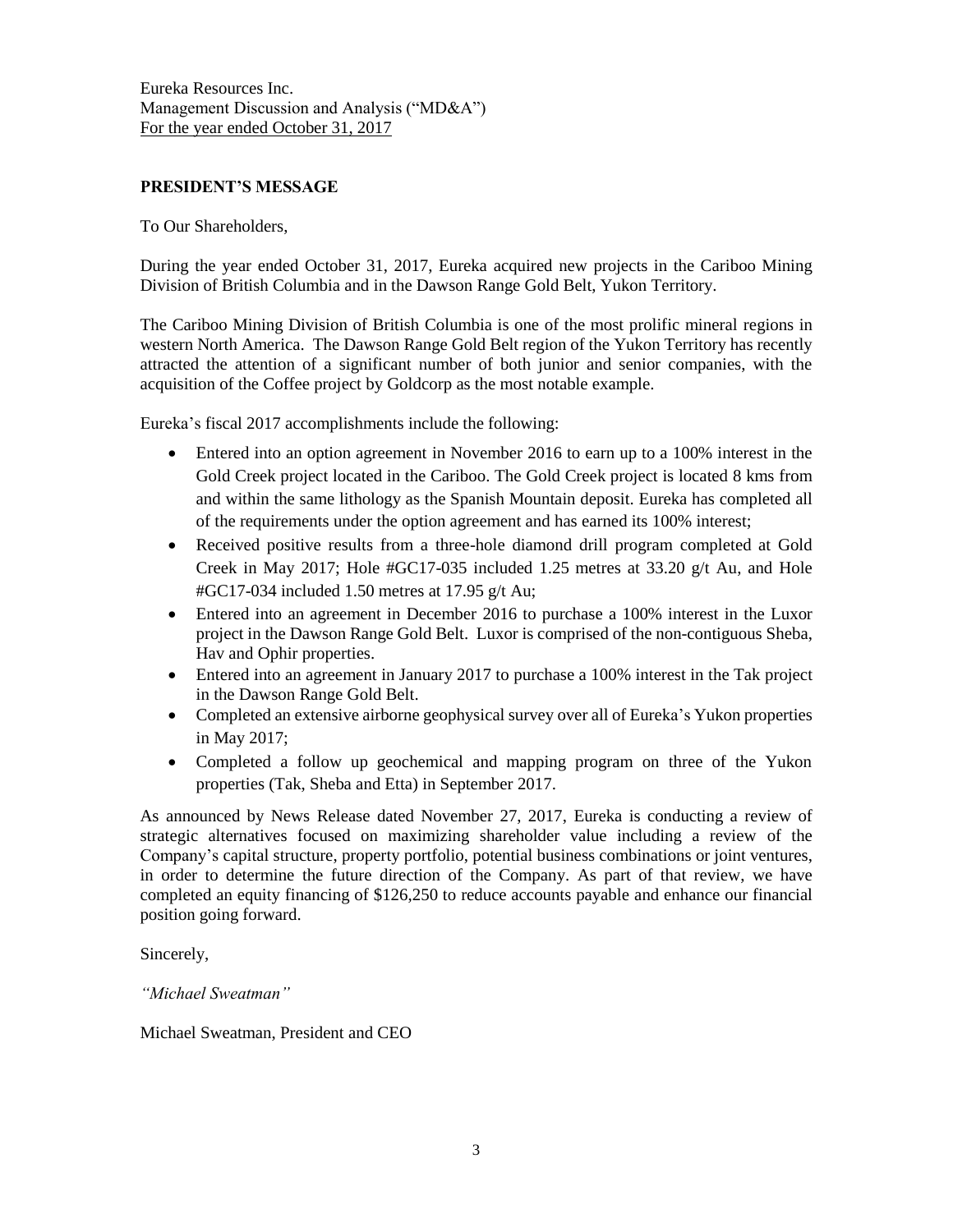## INTRODUCTION

Eureka Resources Inc. ("Eureka" or "the Company") is an exploration stage company with a strong technical team, whose strategy is to acquire projects in prospective areas that have the potential to deliver important discoveries and create value for its shareholders. The Company's primary focus is exploration for precious metals in British Columbia and the Yukon Territory.

The Company's common shares are listed for trading on the TSX Venture Exchange ("TSX-V") under the symbol "EUK". The Company's head office is Suite 1100 - 1111 Melville Street, Vancouver, British Columbia, Canada V6E 3V6. The registered and records office is c/o McMillan LLP, Suite 1500 - 1055 West Georgia Street, Vancouver, British Columbia, Canada V7X 1L3.

This discussion and analysis of financial position, results of operations and cash flows of Eureka Resources Inc. for the year ended October 31, 2017 includes information up to and including February 16, 2018 and should be read in conjunction with the Company's audited annual consolidated financial statements for the years ended October 31, 2017 and 2016. All the financial statements were prepared using International Financial Reporting Standards ("IFRS"). The Board of Directors of the Company has approved this MD&A.

The reader is encouraged to review the Company's statutory filings at [www.sedar.com](http://www.sedar.com/) and to review other information about the Company on its website at [www.eurekaresourcesinc.com.](http://www.eurekaresourcesinc.com/)

# OVERALL PERFORMANCE

## *FG Gold Project, Cariboo Mining Division, British Columbia:*

The FG Gold project ("FG Gold") is a strata-controlled gold project located at the headwaters of the Horsefly River, 50 kms east of Horsefly, B.C. and consists of 30 contiguous claims (10,084 hectares). Over \$15.0 million of exploration work has been completed on FG Gold, establishing a Measured and Indicated resource of 376,000 ounces of gold at an average grade of 0.776  $g/t$  (using a 0.5 g/t cut-off), and an Inferred resource of 634,900 ounces of gold at an average grade of 0.718 g/t (using a 0.5 g/t cut-off). Mineralization has been outlined over a 3 km strike length, and additional mineralization could extend along an interpreted 10 km strike length. Further details on the gold resource can be found in "NI 43-101 Technical Report, Frasergold Exploration Project, Cariboo Mining Division, dated July 27, 2015" available on SEDAR or on the Company's website.

Work in 2016 consisted of soil sampling in the northwest extension and a geophysical interpretation of a 2008 airborne geophysical survey in the northwest and southeast extensions and in the south limb area. Interpretation of geophysical results indicates that the favourable horizon is identified from electromagnetic results and offsetting of the horizon is interpreted from magnetic results. Soil anomalies correlate well with interpreted favourable stratigraphic horizon to the northwest and provide drill targets for future programs. Similar geophysical features are interpreted to the southeast and on the south limb, and provide areas for future geochemical surveys.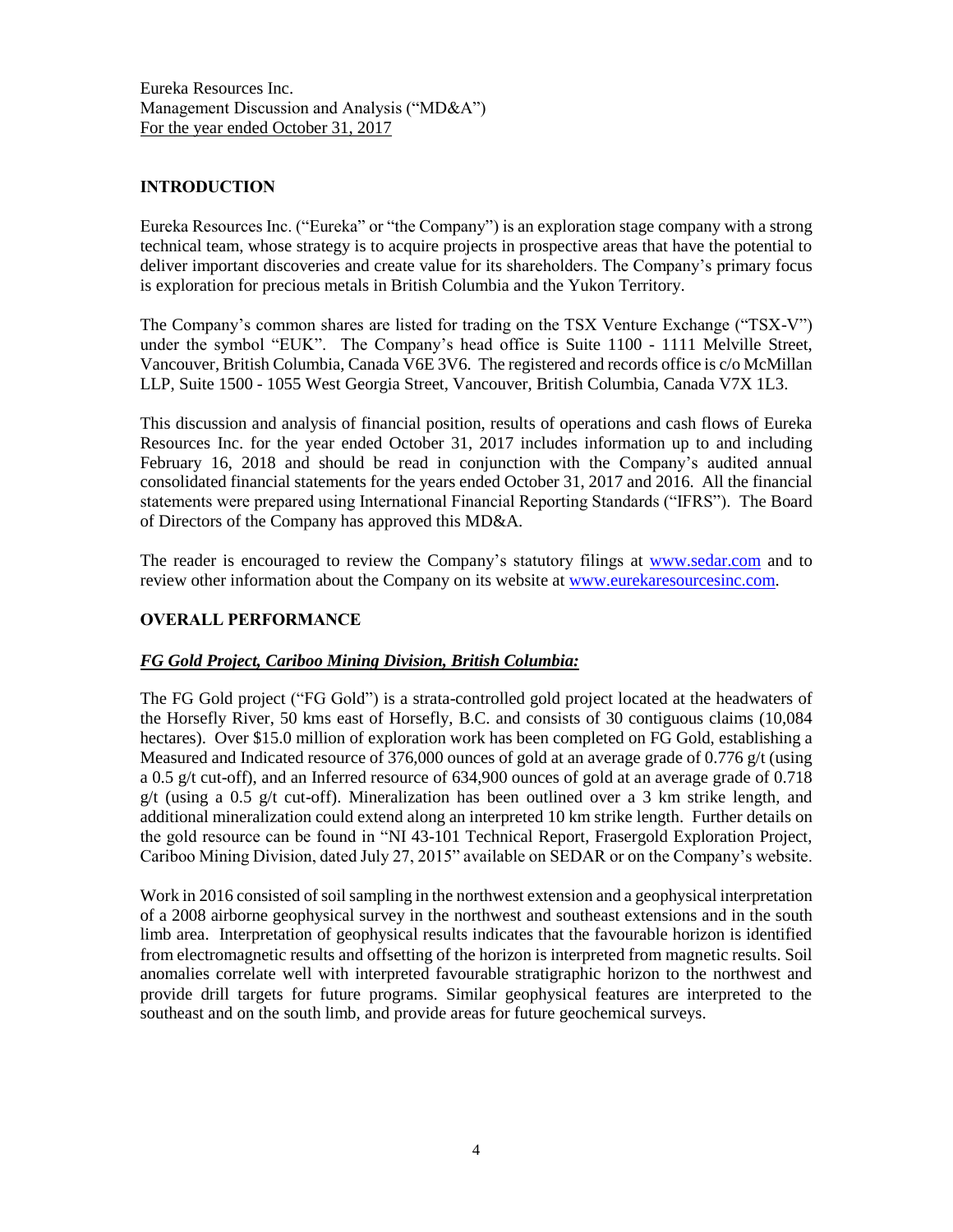## OVERALL PERFORMANCE – (cont'd)

#### *FG Gold Project, Cariboo Mining Division, British Columbia:*

On August 24, 2016, the Company entered into an option agreement with Canarc Resource Corp. ("Canarc") which provided Canarc the option to earn up to a 75% interest in the FG Gold project.

On TSX-V approval of the option agreement (received in September 2016), Canarc issued the Company 250,000 common shares of Canarc with a fair value of \$25,000 and purchased 750,000 units of Eureka at \$0.14 per unit for proceeds of \$105,000.

In order to earn the initial 51% interest in FG Gold, Canarc was required to:

- (a) Incur aggregate exploration expenditures of \$1,500,000 on the property as follows:
- at least \$500,000 is to be incurred in 2017,
- at least \$500,000 is to be incurred in 2018, and
- the balance of the \$1,500,000 is to be incurred in 2019.
- (b) Issue Canarc shares to Eureka as set out below:

| <b>Payment Date</b>      | Number of Shares |
|--------------------------|------------------|
| <b>First Anniversary</b> | 250,000          |
| Second Anniversary       | 250,000          |
| Third Anniversary        | 250,000          |

(c) Pay the Company an annual cash payment equal to 50% of the British Columbia Mining Exploration Tax Credit received by Canarc with respect to FG Gold for expenditures incurred by Canarc (to an aggregate maximum of \$1,500,000 in expenditures during the first option period) each year of the first option period.

In order to earn the additional 24% interest in the FG Gold project, Canarc was required to:

- (a) Incur additional exploration expenditures of \$1,500,000 on the property between the third anniversary and the fifth anniversary of the date of grant of the option.
- (b) Issue Canarc shares to Eureka as set out below:

| Payment Date              | Number of Shares |
|---------------------------|------------------|
| <b>Fourth Anniversary</b> | 750,000          |
| <b>Fifth Anniversary</b>  | 750,000          |

(c) Pay the Company an annual cash payment equal to the greater of: (i) \$75,000 and (ii) 50% of the British Columbia Mining Exploration Tax Credit for expenditures incurred by Canarc (to an aggregate maximum of \$1,500,000 in expenditures during the second option period) each year of the second option period.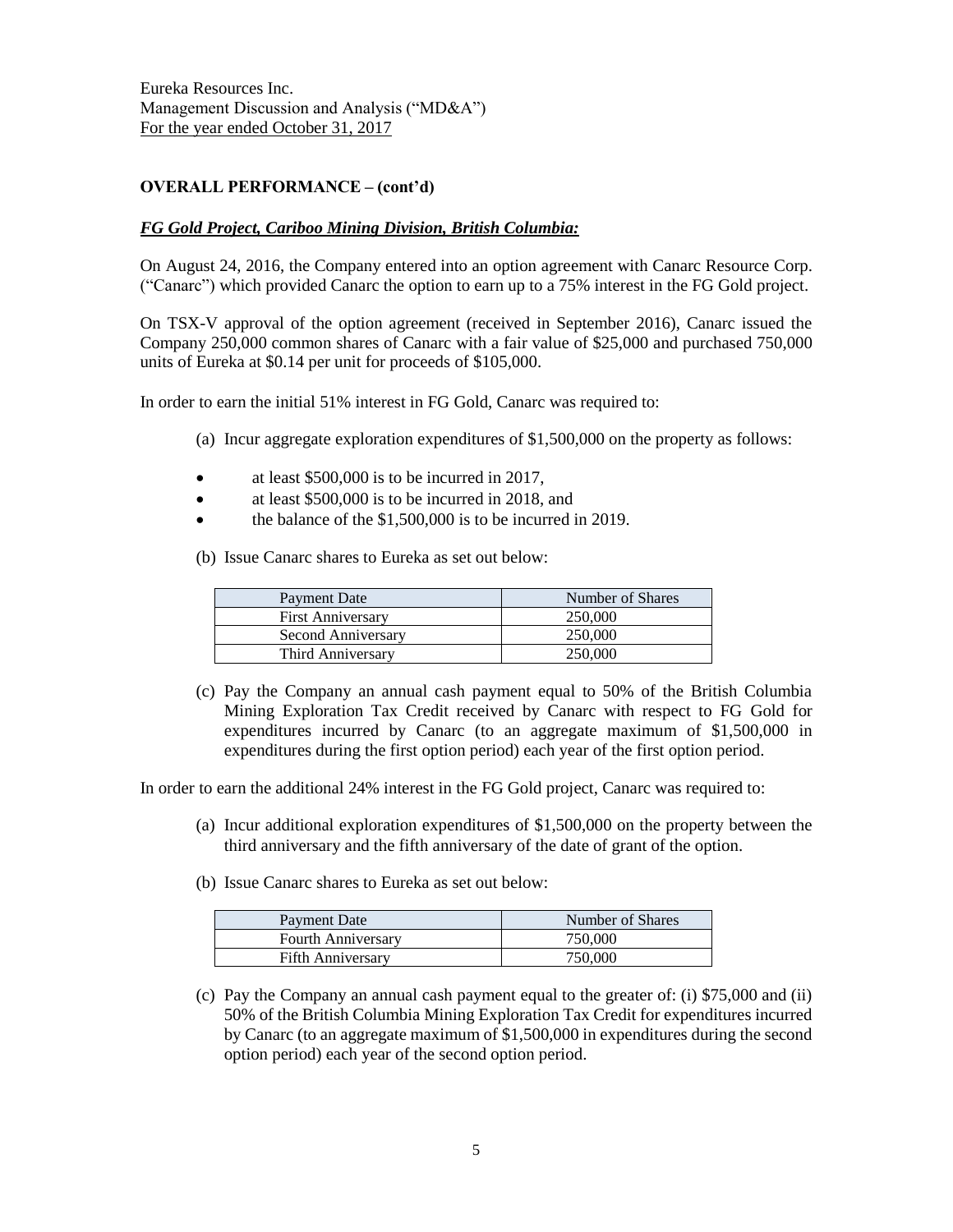# OVERALL PERFORMANCE – (cont'd)

# *FG Gold Project, Cariboo Mining Division, British Columbia:*

In July 2017, Canarc informed the Company that it would not be proceeding with the option agreement on FG Gold and terminated the agreement on August 4, 2017. Canarc paid the Company \$35,000 in lieu of exploration work that Canarc was required to perform on certain of the FG Gold claims.

Eureka intends to locate a new exploration partner for the FG Gold or, subject to market conditions, operate its own exploration program on the interpreted offset of the Main Zone which was discovered in 2016 from a thorough re-interpretation of a 2007 airborne survey. Eureka believes that a successful drilling program on the offset on the Main Zone could add significantly to the known gold resources at the property.

An exploration permit was recently received for the FG Gold Project which allows, subject to several conditions, drilling of up to ten drill holes in the northwest area of the FG Gold property proximal to current roads.

## *Gold Creek Project, Cariboo Mining Division, British Columbia:*

On November 14, 2016, Eureka entered into an option agreement to earn up to a 100% interest in the Gold Creek project ("Gold Creek").

Under the terms of the option agreement, Eureka can earn up to a 100% interest in Gold Creek as follows:

- 49% by incurring a minimum of \$30,000 in exploration expenditures by November 14, 2016 (incurred);
- an additional 26% by issuing 50,000 common shares (issued) and by incurring an additional \$50,000 in exploration expenditures by August 31, 2017 (incurred);
- an additional 25% by issuing an additional 100,000 common shares (issued) and by incurring an additional \$50,000 in exploration expenditures by August 31, 2018 (incurred).

The vendor retained a 1% net smelter royalty. The Company may purchase one-half of the royalty for \$1,000,000.

Mineralization at Gold Creek is located 2 kms north of the village of Likely, B.C. The property consists of 33 contiguous mineral claims totalling 9,673 hectares. The Gold Creek property is accessible via a well-maintained all-weather road. Gold mineralization encountered to date at Gold Creek strikes toward the Spanish Mountain deposit which is located 8 kmsto the southeast. Spanish Mountain hosts a 2.48-million-ounce measured and indicated gold resource (see Spanish Mountain Gold Ltd. news release dated April 10, 2017). The Gold Creek mineralized zone is interpreted to occur above the stratigraphic unit, which hosts the Spanish Mountain mineralization.

There are numerous soil anomalies on the property over a 12 km strike length. Much of Gold Creek is covered by overburden and remains virtually unexplored. Limited percussion drilling was completed in the 1980's, with anomalous values of gold up to 1.1g/t reported over a hole length of 1.5 metres.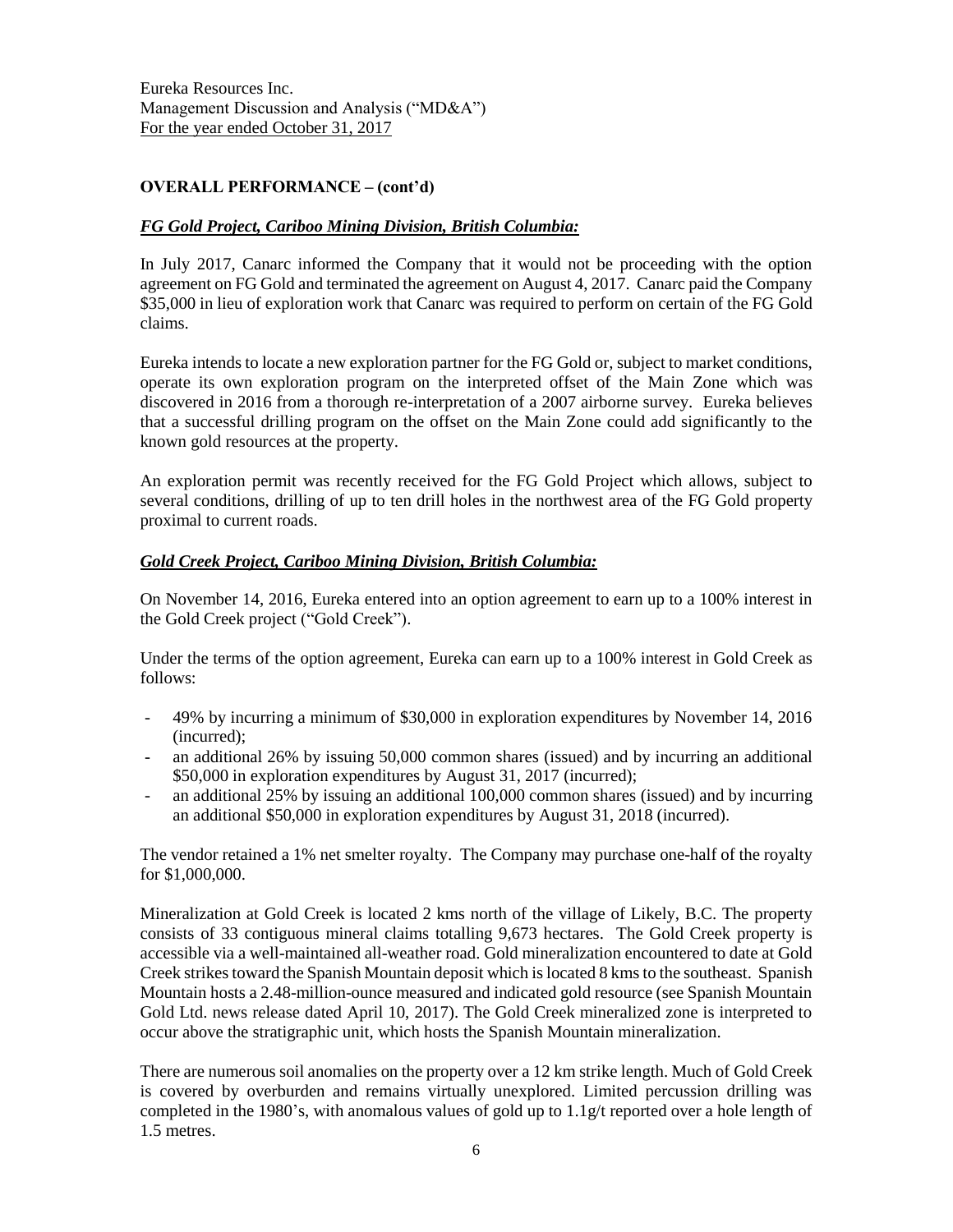# OVERALL PERFORMANCE – (cont'd)

## *Gold Creek Project, Cariboo Mining Division, British Columbia:*

A 2008 program consisted of 6 diamond drill holes totalling 1,060 metres. A 2011 program consisted of 25 drill holes totalling 2,501 metres, of which 5 (1,037 metres) were diamond drill holes and 16 drill holes (1,464 metres) were reverse-circulation. The program outlined a gold-rich zone with sample values ranging from anomalous to 13.4 g/t Au. The purpose of the 2008 and 2011 drill programs was to test numerous gold soil anomalies as well as expand upon low-grade bulk-tonnage gold mineralization encountered in earlier drill programs. Analysis of the 2008 and 2011 drill data indicates that there appears to be a 300-metre-long zone of low-grade gold mineralization over widths of 75 to 100 metres open along strike to the southeast and to depth. Nine drill holes have tested this zone to date, indicating the zone dips steeply to the northeast and to a vertical depth of at least 250 metres.

A rock chip and soil sampling program was completed at Gold Creek by Eureka in late 2016 extending grid-work completed by the previous operator. Samples were analysed for gold by MMI techniques, and results indicate some weak to moderate anomalies ranging to 22.4 ppb Au. Rock chips were collected from showing areas and graded up to 8.65 ppm Au.

## *2017 Drill Program*

In May 2017, Eureka completed its initial diamond drill program at Gold Creek.

The 2017 drill program consisted of three holes totalling 331 metres and was focused on a goldbearing zone containing disseminated and high-grade vein-controlled gold mineralization. Eureka's 2017 drill program served as verification of work conducted by the previous operator and as a guide to design future exploration programs in this area of the property.

Drilling was conducted in previously disturbed areas to mitigate environmental disturbance. The program utilized a diamond drill providing HQ diameter core and twinned a historical reverse circulation drill hole which terminated in gold mineralization at 45.72 metres. In 2011, the previous operator drilled hole GC11-27 (twinned as part of the 2017 drill program) which returned 41.20 metres of 0.893 g/t Au, including 1.51 metres of 3.400 g/t Au.

With the completion of the 2017 drill program, Eureka has satisfied its work commitment required to earn a 100% interest in Gold Creek. Eureka completed the earn-in by issuing 150,000 common shares to the vendor on July 5, 2017.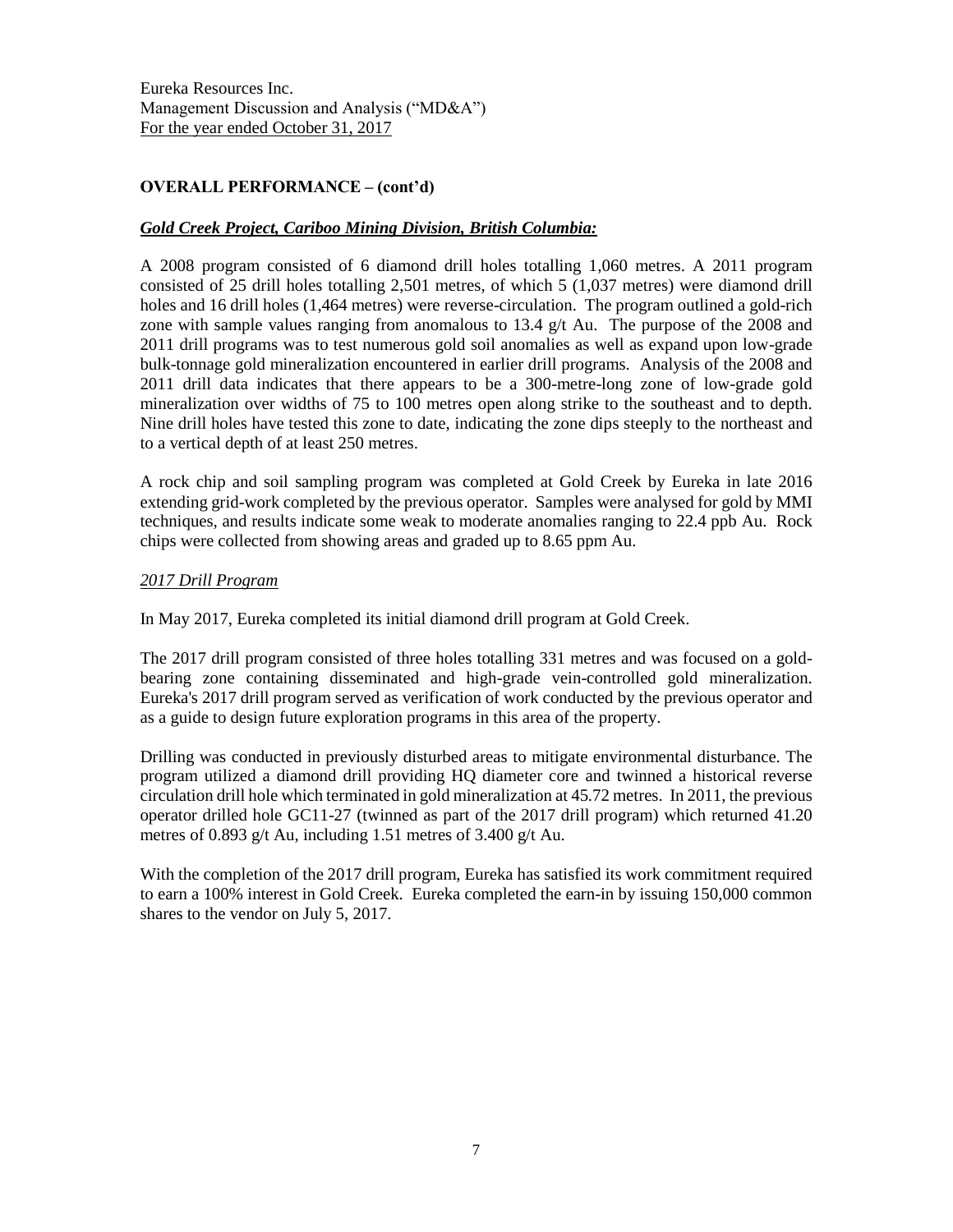## OVERALL PERFORMANCE – (cont'd)

#### *Gold Creek Project, Cariboo Mining Division, British Columbia:*

#### *2017 Assay Results*

The assays in the table below have been derived using two separate assay methods for the purpose of attempting to accurately represent gold content. These two methods are screen metallic and regular fire assay procedures. The reasons for utilizing these two methods are due to the observed nuggety nature of the gold mineralization that has been encountered to date. This "nugget" effect can cause two fractions of the same sample to yield radically different results due to the heterogeneity of the gold mineralization placement within a sample. The Company has engaged Gary H. Giroux, MASc, PEng, to advise on future sampling protocols in order to assist in providing statistically valid results for future resource calculations. Readers are cautioned that the property is at an early stage and these results are considered the first phase and best efforts of the Company's exploration program to date.

| Screen metallic Au |
|--------------------|
|                    |
|                    |
|                    |
|                    |
|                    |
|                    |
|                    |
| Screen metallic Au |
|                    |
|                    |
|                    |
|                    |
|                    |
| Screen metallic Au |
|                    |
|                    |
|                    |
|                    |
|                    |

A program for continuing drilling and exploration is currently being planned. Subsequent drilling and exploration programs will focus on determining the extent of strike, depth and width of this zone. Financing for these future programs is yet to be determined; however, initial drilling may utilize existing flow-through funds.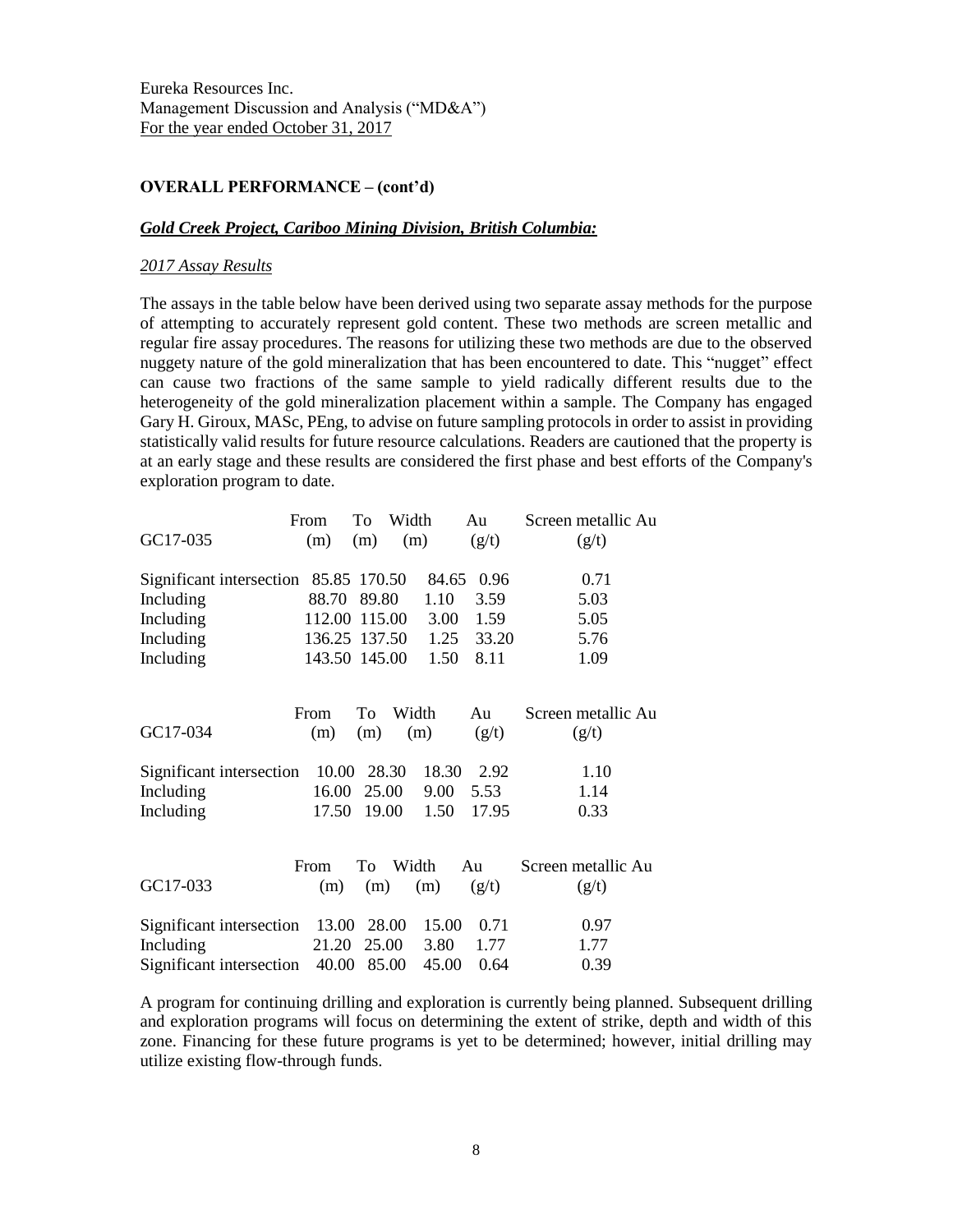# OVERALL PERFORMANCE – (cont'd)

## *Luxor Project, Dawson Range Gold Belt, Yukon Territory:*

The Luxor project ("Luxor") is located in the Dawson Range Gold Belt of western Yukon, a district of major porphyry, breccia and vein deposits and occurrences, and is comprised of three noncontiguous claim blocks referred to as the Ophir, Sheba, and Hav. The project consists of 360 claims (approximately 7,000 hectares) and is located 65–80 kms southeast of Dawson City. Neighbouring projects include the Coffee deposit recently acquired by Goldcorp, and Western Copper and Gold Corporation's Casino deposit. The area is accessed via a well-maintained gravel road from Dawson City.

Placer gold mining in the Klondike district of the Yukon has been active since the late 1890's gold rush. Bedrock exploration commenced in the area in the 1970's and resulted in the development of the Casino deposit.

Mineralization in the district is gold, silver, copper and molybdenum porphyry deposits (Casino), mineralized breccia deposits (Coffee), and lode and stockwork veins (Golden Saddle). All three styles of mineralization have been identified near the non-contiguous Ophir, Sheba and Hav claim blocks. Placer mining has produced gold from creeks draining these properties. There is no documented history of bedrock exploration.

On December 12, 2016, Eureka entered into an agreement to purchase a 100% interest in Luxor.

On January 3, 2017, the Company issued 2,500,000 common shares to the vendors. The vendors agreed to an arrangement under which the shares will become free trading on the following dates:

- June 28, 2017 833,334 shares;
- December 28, 2017: 833,334 shares:
- June 28, 2018: 833,332 shares.

In addition, the Company issued 125,000 common shares as a finder's fee.

The Company has committed to use the vendors to perform exploration work on Luxor totalling \$750,000 over four years as follows:

- \$187,500 on or before December 28, 2017 (incurred);
- \$187,500 on or before December 28, 2018;
- \$187,500 on or before December 28, 2019;
- \$187,500 on or before December 28, 2020;

The vendors will retain a 2% net smelter return royalty for gold produced from Luxor. The Company may purchase the royalty for \$1,000,000.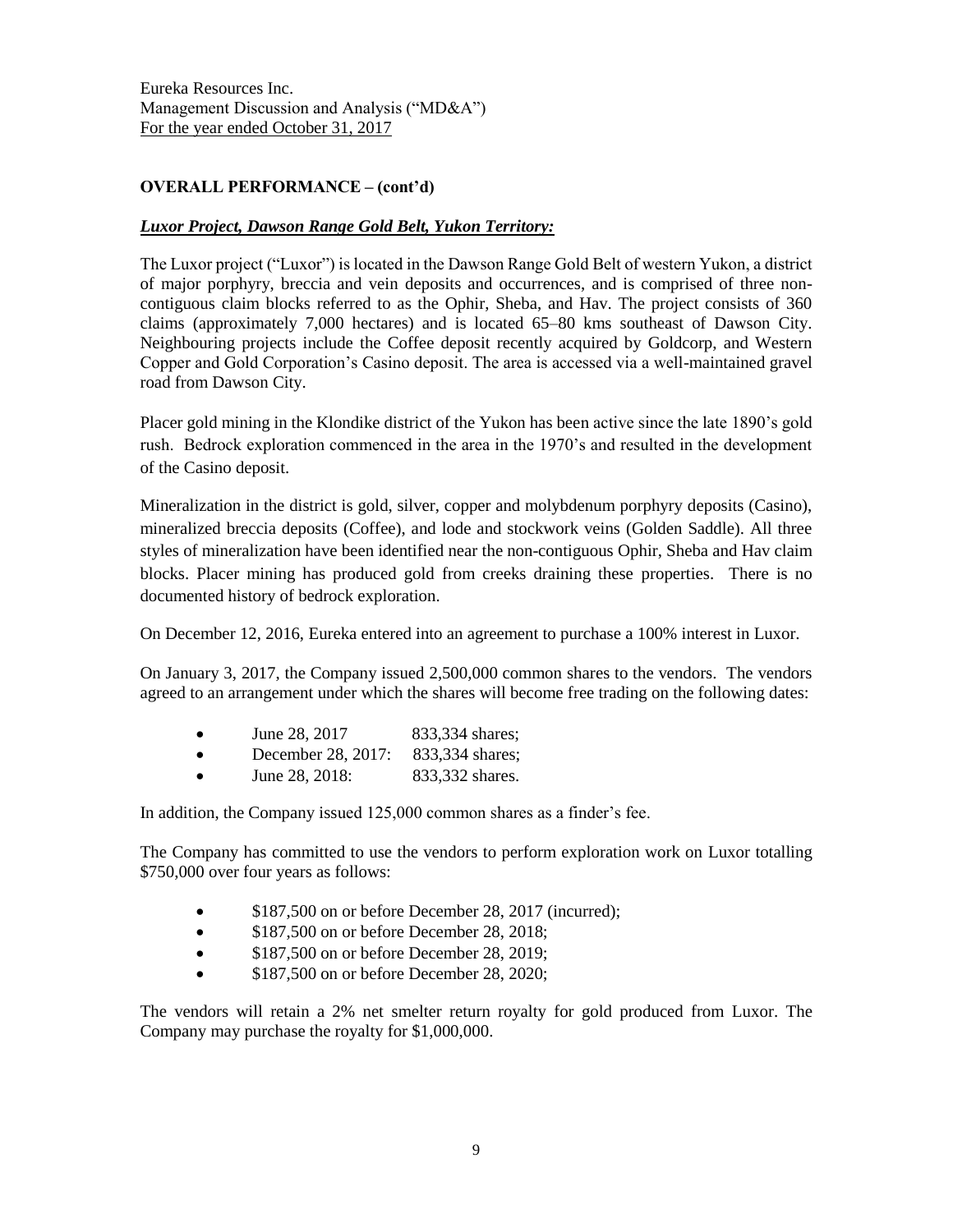# OVERALL PERFORMANCE – (cont'd)

## *Etta Project, Dawson Range Gold Belt, Yukon Territory:*

In May 2017, the Company staked the Etta 1-24 claims in an area close to the Sheba and Ophir claims. The Etta 1-24 claims cover the south flank of the Indian River Valley as well as tributaries of Eureka Creek, both of which support highly productive active placer operations. The Etta property is underlain mainly by Permian Snowcap Assemblage sediments and lesser units of Permian Sulphur Creek Assemblage gneisses and intrusive rocks; these assemblages extend to the northwest and underlie much of the historic Klondike placer gold district. Eureka included the newly staked Etta claim block in its recent airborne geophysical surveying program.

## *Tak Project, Dawson Range Gold Belt, Yukon Territory:*

The Tak project ("Tak") is located in the Dawson Range Gold Belt of western Yukon and is comprised of 82 contiguous claims (1,695 hectares). Tak is located 100 kilometres southeast of Dawson City, and approximately 30 kilometres south of Luxor. Placer mining at Tak has produced gold from creeks draining the western portion of the property. There is no documented history of bedrock exploration.

On February 21, 2017, Eureka commenced a ground magnetic survey and a VLF (very low frequency) electromagnetic survey on Tak. The work was performed and directed by Aurora Geosciences Ltd. of Whitehorse, YT. The data obtained from the survey will provide Eureka with valuable information to assist in the development of a phase 2 exploration plan for Tak. Since acquiring Tak, the Company's technical group has commenced a review of all the historical data acquired as part of the transaction. Eureka plans to integrate the historical data with the 2017 geophysical results in order to prioritize target areas on the property.

On January 9, 2017, the Company entered into an agreement to purchase a 100% interest in Tak.

On February 6, 2017, the Company issued 500,000 common shares as consideration for the purchase. The Tak vendors have agreed to an arrangement under which the shares will become free trading as follows:

| $\bullet$ | On closing                   | $125,000$ shares |
|-----------|------------------------------|------------------|
| $\bullet$ | Six months from closing      | $125,000$ shares |
| $\bullet$ | Twelve months from closing   | 125,000 shares   |
| $\bullet$ | Eighteen months from closing | 125,000 shares   |

The vendors will retain a 2% net smelter royalty for gold produced from Tak. The Company may purchase 1% for \$1,000,000.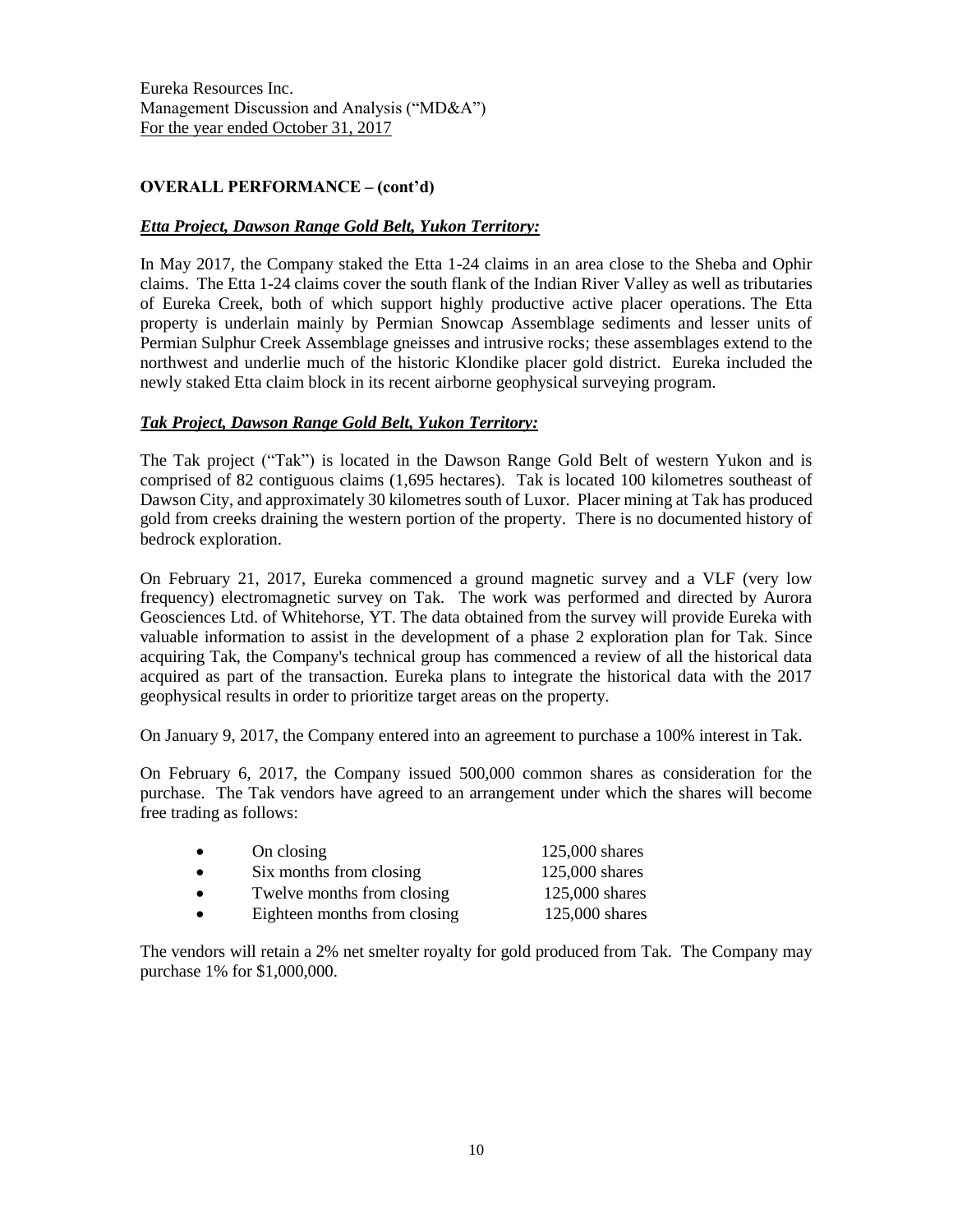# OVERALL PERFORMANCE – (cont'd)

## *Tak Project, Dawson Range Gold Belt, Yukon Territory:*

#### *2017 Geophysical Survey – Luxor, Etta and Tak:*

In April 2017, Eureka entered into a contract with Geotech Ltd. to conduct a helicopter-borne, VTEM time-domain system and magnetic geophysical survey over the Company's Luxor, Etta and Tak claims.

The survey and data acquisition was completed in May 2017 and consisted of 1,152 line kilometres flown at 100-metre line spacing. The data resulting from the survey has been interpreted and will be used to guide and design future ground-based exploration.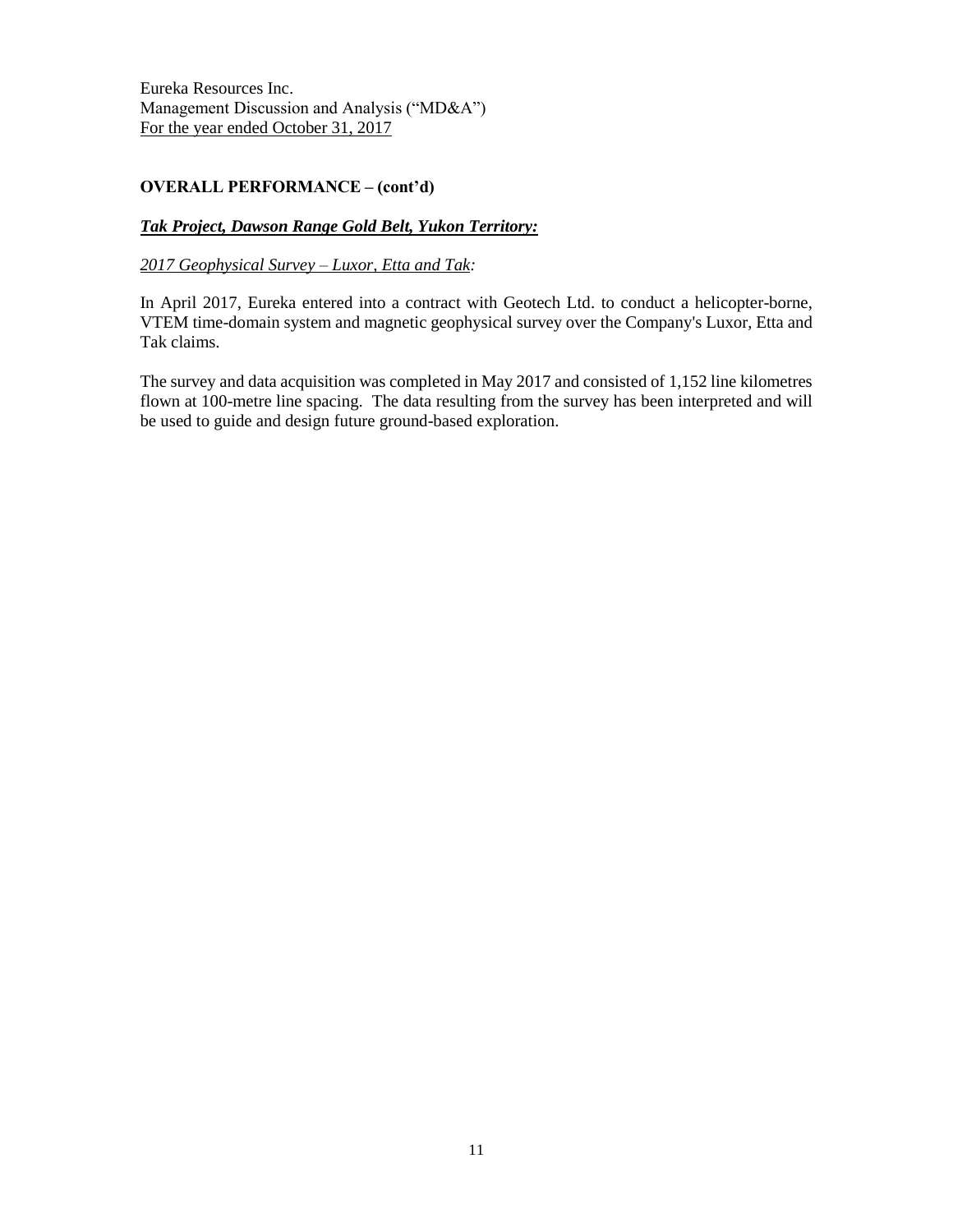# OVERALL PERFORMANCE – (cont'd)

## *CKN Project, Cariboo Mining Division, British Columbia:*

On April 5, 2017, the Company entered into an option agreement to earn a 100% interest in 2 claims covering 1,356 hectares known as the CKN Project ("CKN").

To earn the 100% interest, the Company must make the following cash and share payments to the vendor, and incur the following minimum exploration expenditures:

| <b>Due Date</b>           | Cash      | <b>Common</b><br><b>Shares</b>               | <b>Exploration</b><br><b>Expenditures</b> |
|---------------------------|-----------|----------------------------------------------|-------------------------------------------|
| <b>Closing Date</b>       |           | $$15,000$ (paid) $ 50,000$ (issued) $ \$Nil$ |                                           |
| On or before July 1, 2018 | \$20,000  | 100,000                                      | \$40,000                                  |
| On or before July 1, 2019 | \$30,000  | 100,000                                      | \$80,000                                  |
| On or before July 1, 2020 | \$50,000  | 200,000                                      | \$100,000                                 |
| On or before July 1, 2021 | \$100,000 | 250,000                                      | \$Nil                                     |

The vendor retained a 2% net smelter royalty on the property. The Company has the right to purchase one-half of the royalty for \$1,000,000 any time prior to commercial production.

On April 21, 2017, the Company received TSXV acceptance of the option agreement and issued 50,000 common shares with a fair value of \$4,750.

In May 2017, the Company staked 2 additional contiguous claims covering 491 hectares, bringing the total claim block to 1,847 hectares contained in 4 contiguous claims. The new staking covered the balance of a magnetic anomaly identified in British Columbia government data.

CKN is located adjacent to the northeast boundary of the Gibraltar copper-molybdenum mine currently operated by Taseko Mines Ltd., and is accessible by road from Williams Lake. Access is possible year-round with the optimum time for field work from early spring to late fall.

The Company completed a ground geological and geochemical study on the CKN property in the fall of 2017 to establish potential drill targets. Subsequent to October 31, 2017, the Company informed the vendor that it would not be proceeding with the option agreement on the CKN Project, subsequently terminating the agreement on December 23, 2017. The Company recorded a writeoff of exploration and evaluation assets of \$36,901 effective October 31, 2017.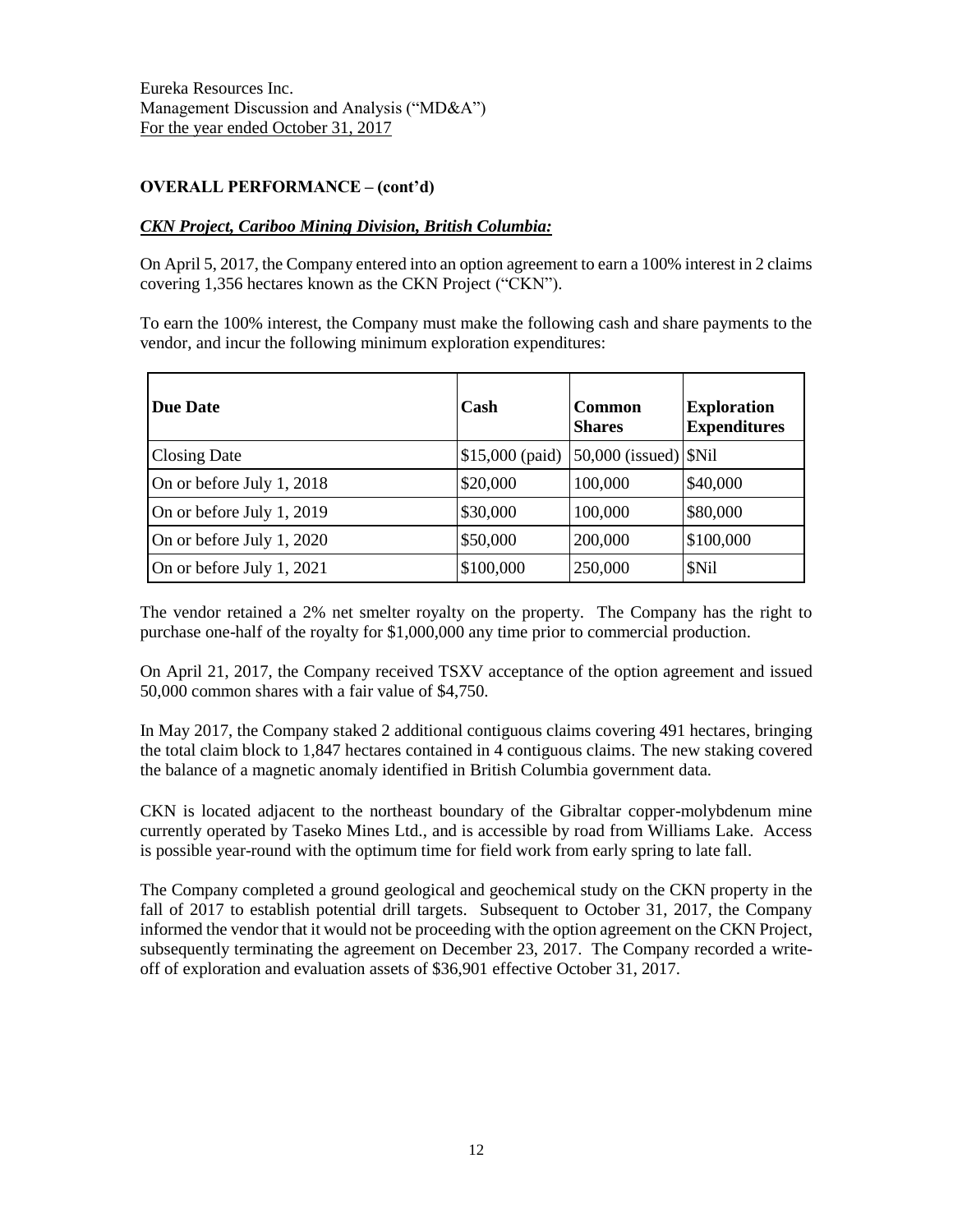## OVERALL PERFORMANCE – (cont'd)

## *Gemini Lithium Project, Esmeralda County, Nevada:*

Eureka owns a 50% interest in the Gemini Lithium Project ("Gemini") located in the Lida Valley, Esmeralda County, Nevada, approximately 40 km (26 miles) south of the Clayton Valley, which contains North America's only producing lithium mine. Gemini consists of 134 placer claims (approximately 1,085 hectares).

Exploration work in 2016 consisted of ground TDEM and CSAMT surveys over Gemini West and Gemini East. The surveys were successful in determining conductive horizons within both subbasins indicating the possible presence of lithium-bearing brines.

## *John R. Kerr, P.Eng., is the Company's designated Qualified Person for this MD&A within the meaning of National Instrument 43-101 and has reviewed and approved the technical information described herein.*

#### **SELECTED ANNUAL INFORMATION**

The following financial data is selected information for the most recently completed fiscal years:

|                                           | October 31,<br>2017 |                          | October 31,<br>2016 |           | October 31,<br>2015 |
|-------------------------------------------|---------------------|--------------------------|---------------------|-----------|---------------------|
| Total revenue                             |                     | $\overline{\phantom{a}}$ |                     |           |                     |
| Net and comprehensive income (loss)       | \$                  | (744, 970)               |                     | (463,680) | 85,099              |
| Basic and diluted income (loss) per share | S                   | (0.018)                  |                     | (0.018)   | 0.005               |
| Total assets                              | S                   | 1.391.052                |                     | 782,327   | 169,006             |
| Total non-current liabilities             |                     | -                        |                     |           |                     |
| Dividends                                 |                     |                          |                     |           |                     |

All the annual results were derived from audited financial statements prepared using IFRS.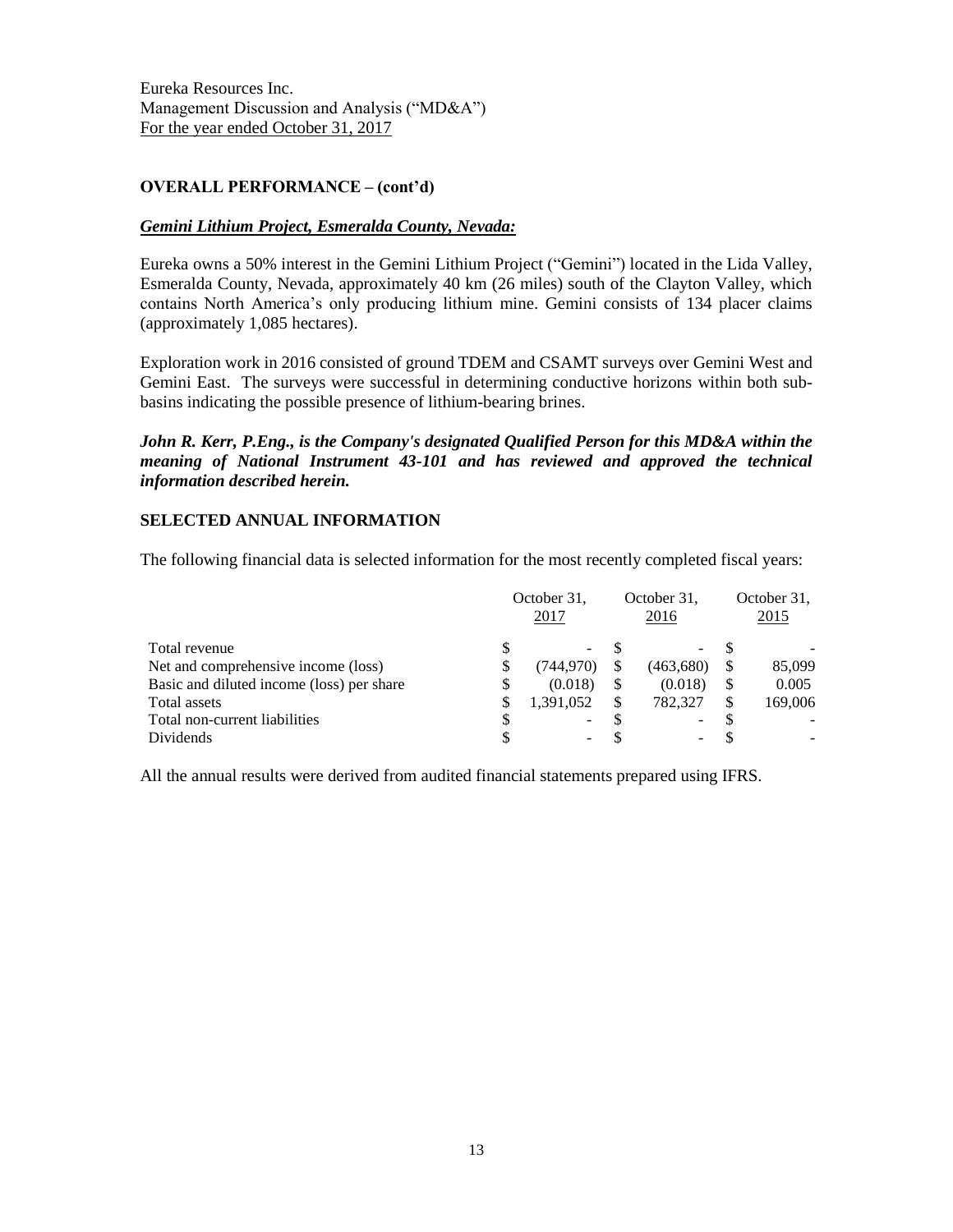## **RESULTS OF OPERATIONS**

The Company recorded a comprehensive loss of \$744,970 for the year ended October 31, 2017 compared to \$463,680 for the year ended October 31, 2016.

Consulting fees increased to \$134,170 for the year ended October 31, 2017 compared to \$41,850 for the year ended October 31, 2016. During the year ended October 31, 2017, the Company incurred technical and due diligence costs related to the property acquisitions completed during the year. In addition, the Company incurred financial consulting fees related to a private placement completed during the year.

Marketing expense was \$220,091 for the year ended October 31, 2017 compared to \$121,667 for the year ended October 31, 2016. Eureka listed its common shares for trading on Germany's Frankfurt Stock Exchange to increase the Company's trading liquidity and facilitate investment by European investors. During the year ended October 31, 2017, the Company completed a marketing program in Germany and an investment radio program in the United States. In Canada, the Company engaged Lukor Capital Corp. for marketing and corporate development.

Share-based compensation was \$130,000 for the year ended October 31, 2017 compared to \$81,000 for the year ended October 31, 2016. The Company granted 1,150,000 stock options in 2017 compared to 900,000 stock options in 2016.

Subsequent to October 31, 2017, the Company informed the vendor of the CKN Project that it would not be proceeding with its option on the CKN Project. The Company recorded a write-off of exploration and evaluation assets of \$36,901 effective October 31, 2017.

During the year ended October 31, 2017, the Company issued 3,261,055 flow-through units at \$0.09 per unit for proceeds of \$293,495. The Company allocated proceeds of \$32,611 (\$0.01 per unit) to other income for the flow-through premium.

## *Investing Activities - Exploration and Evaluation Assets*

During the year ended October 31, 2017, the Company incurred exploration and evaluation costs of \$182,207 on the Gold Creek project. In addition, the Company issued 150,000 common shares with a fair value of \$7,500 to exercise its option on the Gold Creek project. The Company recorded a BC Mining Exploration Tax Credit receivable of \$11,112.

During the year ended October 31, 2017, the Company incurred exploration and evaluation costs of \$264,525 on the Luxor project and staking costs of \$1,550 to stake the Etta claims. In addition, the Company issued 2,625,000 common shares with a fair value of \$275,625 to acquire the Luxor project. The Company recorded a Yukon Mining Exploration Grant receivable of \$40,000.

During the year ended October 31, 2017, the Company incurred exploration and evaluation costs of \$160,838 on the Tak project. In addition, the Company issued 500,000 common shares with a fair value of \$50,000 to acquire the Tak project. The Company recorded a Yukon Mining Exploration Grant receivable of \$40,000.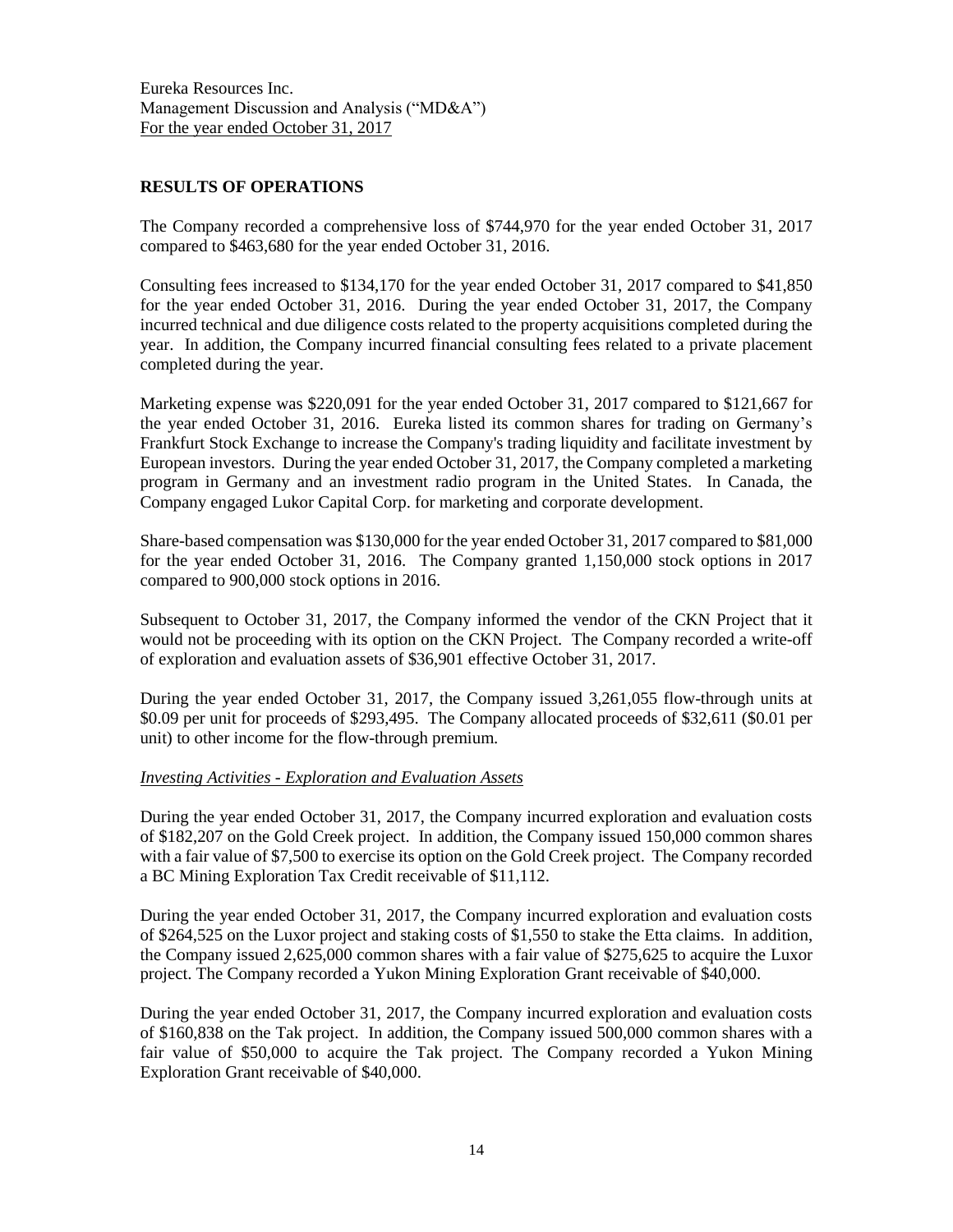# **RESULTS OF OPERATIONS** – (cont'd)

#### *Investing Activities - Exploration and Evaluation Assets – (cont'd)*

During the year ended October 31, 2017, the Company paid \$15,000 and issued 50,000 common shares with a fair value of \$4,750 to acquire the CKN project. The Company incurred exploration and evaluation costs of \$16,292 on CKN and staking costs of \$859. At October 31, 2017, the Company wrote-off the CKN project and recorded a charge of \$36,901.

During the year ended October 31, 2017, the Company incurred exploration and evaluation costs of \$34,974 on the FG Gold project. In July 2017, Canarc informed the Company that it would not be proceeding with the option agreement on the FG property. Canarc paid the Company \$35,000 in lieu of exploration work that it was required to perform on certain of the FG claims.

During the year ended October 31, 2016, the Company incurred exploration and evaluation costs of \$87,686 on the FG project. In addition, the Company recorded B.C. Mining Exploration Tax Credits of \$35,928 and received 250,000 common shares of Canarc with a fair value of \$25,000 as an option payment on the FG project.

During the year ended October 31, 2017, the Company incurred exploration and evaluation costs of \$7,793 and claim maintenance fees of \$14,343 on the Gemini project. In addition, the Company issued 200,000 common shares with a fair value of \$11,000 for acquisition costs on the Gemini project.

During the year ended October 31, 2016, the Company incurred exploration and evaluation costs of \$59,608 and claim maintenance fees of \$72,931 on the Gemini project. In addition, the Company issued 300,000 common shares with a fair value of \$28,500 for acquisition costs on the Gemini project.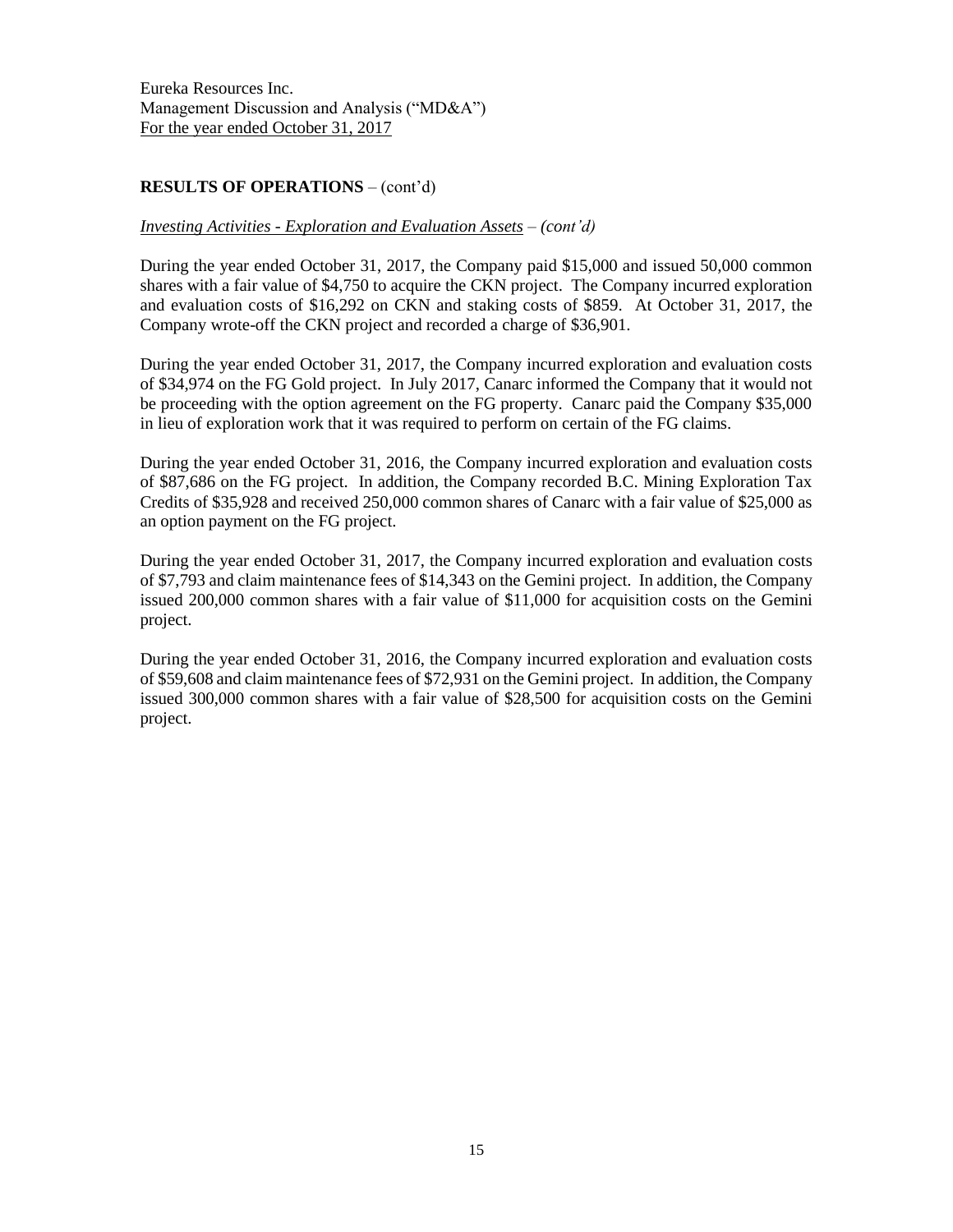# **SUMMARY OF QUARTERLY RESULTS**

The figures for the quarters ended October 31, 2017 and 2016 are calculated from the Company's annual audited consolidated financial statements. All other amounts are from unaudited condensed interim consolidated financial statements prepared by management.

|                                                                          |               | U4<br>October 31,<br>2017 | Q3<br>July 31,<br>2017 | Q2<br>April 30,<br>2017     | January 31,<br>2017         |
|--------------------------------------------------------------------------|---------------|---------------------------|------------------------|-----------------------------|-----------------------------|
| Total revenues<br>Comprehensive loss<br>Basic and diluted loss per share | Φ<br>\$<br>\$ | (168,082)<br>(0.004)      | (173,096)<br>(0.004)   | \$<br>(132, 859)<br>(0.003) | \$<br>(270, 933)<br>(0.007) |

|                                                                          |                | O4<br>October 31,<br>2016 | Q3<br>July 31,<br>2016                                  | Q2<br>April 30,<br>2016    |        | O1<br>January 31,<br>2016 |
|--------------------------------------------------------------------------|----------------|---------------------------|---------------------------------------------------------|----------------------------|--------|---------------------------|
| Total revenues<br>Comprehensive loss<br>Basic and diluted loss per share | \$<br>\$<br>\$ | (171, 051)<br>(0.006)     | \$<br>$\overline{\phantom{a}}$<br>(186, 731)<br>(0.007) | \$<br>(65, 456)<br>(0.003) | S<br>S | (40, 442)<br>(0.002)      |

Variances in quarterly results can be due to stock-based compensation incurred in a quarter as the Company's stock options generally vest on the grant date and therefore are fully expensed in the quarter in which they are granted. Other factors which could cause variances in quarterly results could include such items as forgiveness of debt or the write-off of a mineral property.

In the quarter ended January 31, 2017, the Company recorded share-based compensation expense of \$114,000 related to the granting of 950,000 stock options.

In the quarter ended July 31, 2016, the Company recorded share-based compensation expense of \$81,000 related to the granting of 900,000 stock options.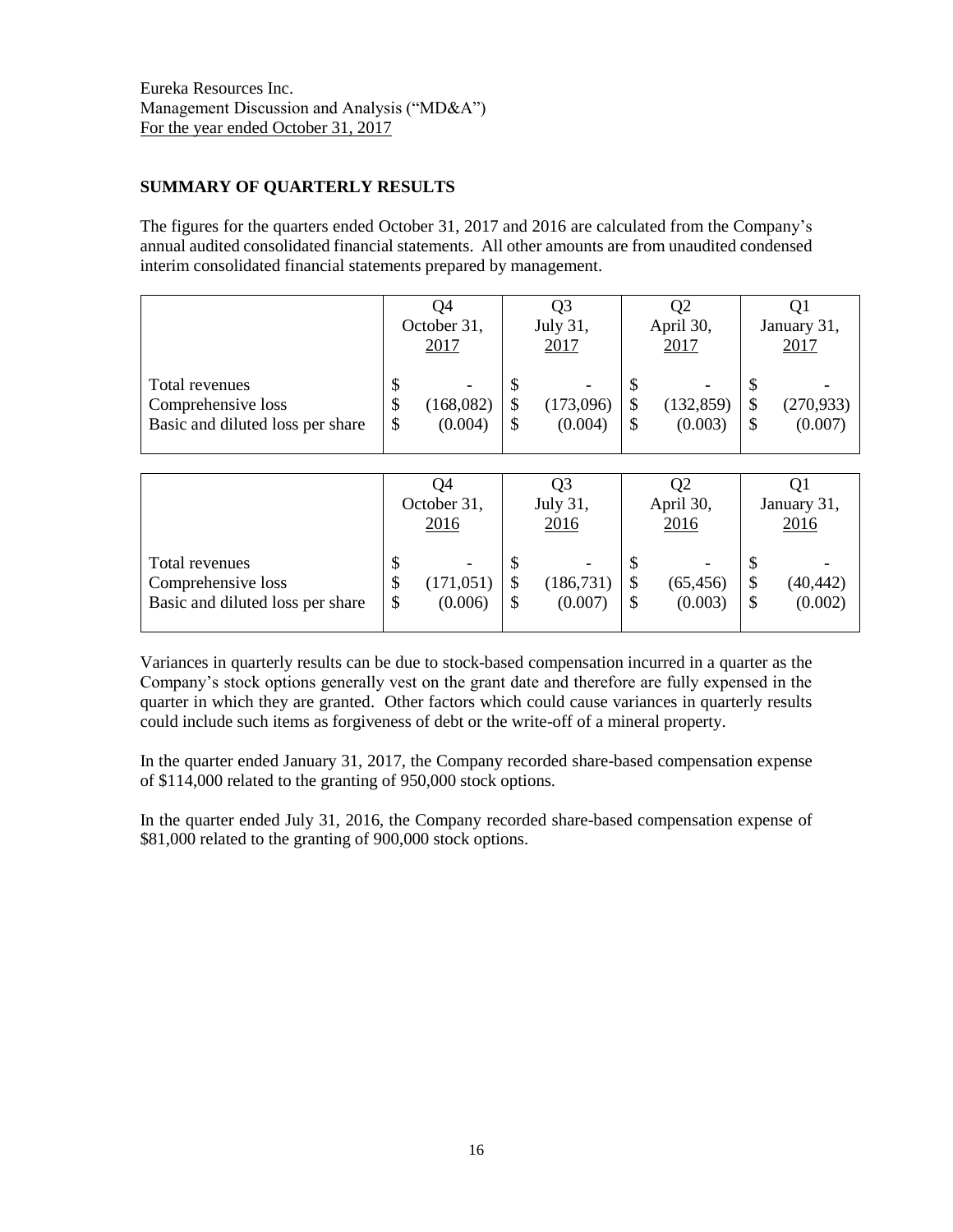# **LIQUIDITY AND CAPITAL RESOURCES**

The Company has a history of operating losses and at October 31, 2017 has an accumulated deficit of \$7,174,860. At October 31, 2017, the Company had a working capital deficiency of \$156,633. The Company will require additional equity financings in order to continue exploration of its mineral properties and fund its administrative expenses.

Historically, the Company has been able to fund administrative overheads and property acquisition, exploration and evaluation through equity financings. The continued uncertainty in the financial equity markets may make it difficult to raise capital through the private placement of shares. The junior mining industry is considered speculative in nature which could make it even more difficult to fund.

While the Company is using its best efforts to achieve its business plans by examining various financing alternatives, there is no assurance that the Company will be successful with its financing ventures.

## *Financing Activities*

## *Year Ended October 31, 2017:*

## *Private Placement*

On May 31, 2017, the Company issued 6,340,430 units (3,261,055 flow-through units at \$0.09 per unit and 3,079,375 non-flow-through units at \$0.08 per unit) for total proceeds of \$539,845. The Company allocated proceeds of \$32,611 to other income for the flow-through premium on the flowthrough portion of the private placement. In addition, the Company allocated proceeds of \$63,404 to contributed surplus for the fair value of the warrants issued on the private placement.

Each flow-through unit consisted of one flow-through common share and one-half of one share purchase warrant. Each whole warrant entitled the holder to purchase an additional common share at \$0.15 per share until May 31, 2019. The proceeds from the issuance of the flow-through units were used for exploration of the Company's mineral properties in British Columbia and the Yukon Territory.

Each non-flow-through unit consisted of one common share and one-half of one share purchase warrant. Each whole warrant entitled the holder to purchase an additional common share at \$0.15 per share until May 31, 2019. The proceeds from the issuance of the non-flow-through units were used for working capital.

The Company paid finder's fees of \$30,675, 187,500 common shares with a fair value of \$13,125, 187,500 share purchase warrants and 13,332 finder's warrants. Each share purchase warrant entitled the holder to purchase an additional common share at \$0.15 per share until May 31, 2019. Each finder's warrant entitled the holder to purchase a non-flow-through unit at \$0.09 per unit until May 31, 2019.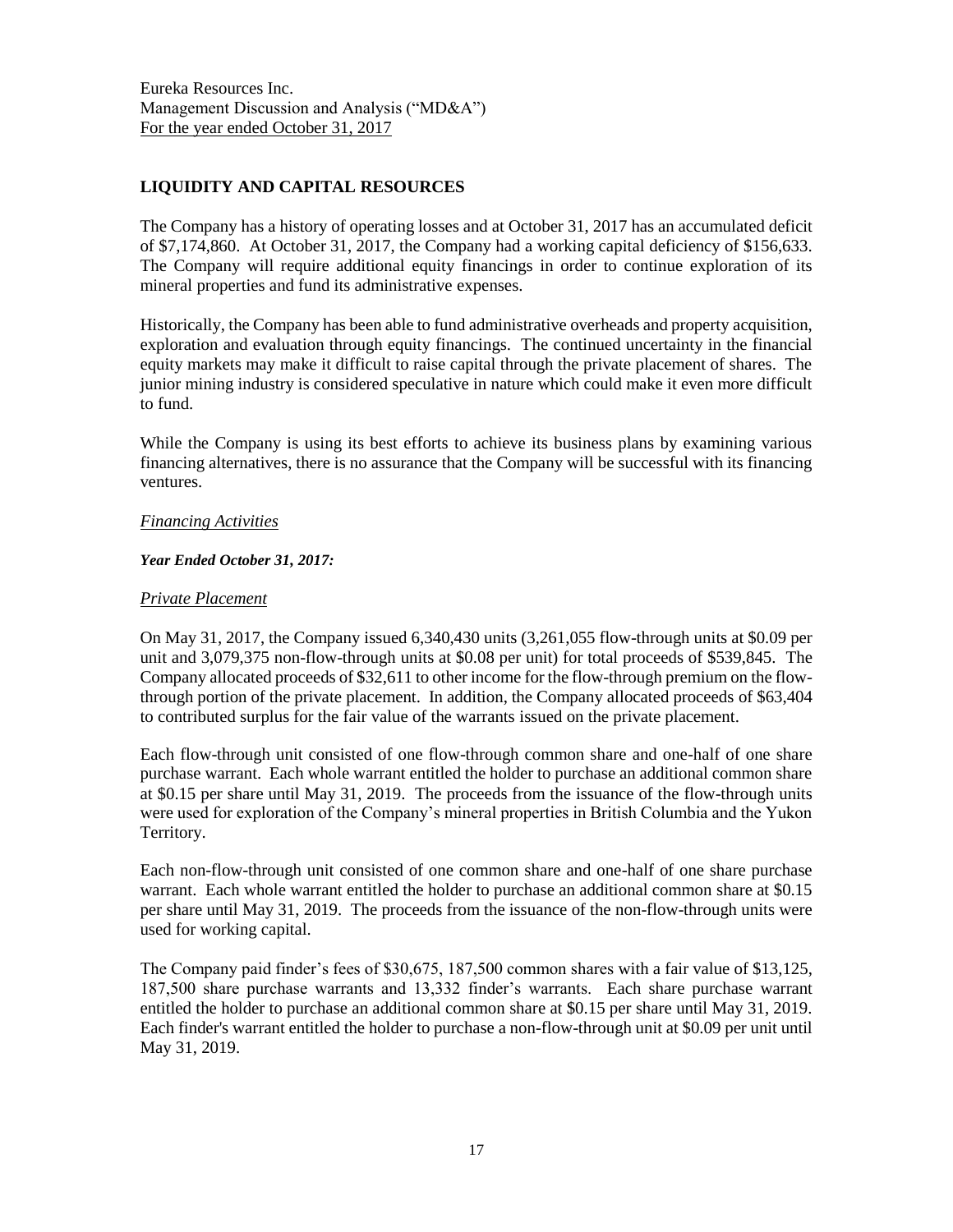## **LIQUIDITY AND CAPITAL RESOURCES**

*Financing Activities – (cont'd)*

*Year Ended October 31, 2017:*

#### *Private Placement*

On December 29, 2016, the Company issued 707,000 common shares pursuant to the private placement of 707,000 flow-through units at \$0.10 per unit for gross proceeds of \$70,700. Each unit contained one flow-through common share and one-half of one share purchase warrant. Each full warrant entitled the holder to purchase an additional common share at \$0.15 per share until December 29, 2018.

In connection with the private placement, the Company paid finder's fees of \$1,992 and issued 19,920 finder's warrants. Each finder's warrant entitled the holder to purchase one non-flowthrough unit with the same terms as the private placement units at \$0.10 per unit until December 29, 2018.

#### *Finder's Warrants Exercised*

On January 20, 2017, the Company issued 38,500 common shares and 38,500 warrants exercisable at \$0.125 per share until April 29, 2018 pursuant to the exercise of 38,500 finder's warrants at \$0.075 for proceeds of \$2,887.

#### *Marketable Securities*

During the year ended October 31, 2017, the Company sold its marketable securities for proceeds of \$25,990 resulting in a gain on sale of marketable securities of \$990.

#### *Subsequent to October 31, 2017:*

#### *Private Placement*

On December 28, 2017, the Company issued 4,000,000 common shares pursuant to the private placement of 4,000,000 common shares at \$0.025 per share for gross proceeds of \$100,000. In connection with the private placement, the Company paid finder's fees of \$4,550.

On January 22, 2018, the Company issued 750,000 common shares pursuant to the private placement of 750,000 common shares at \$0.035 per share for gross proceeds of \$26,250. In connection with the private placement, the Company paid finder's fees of \$367.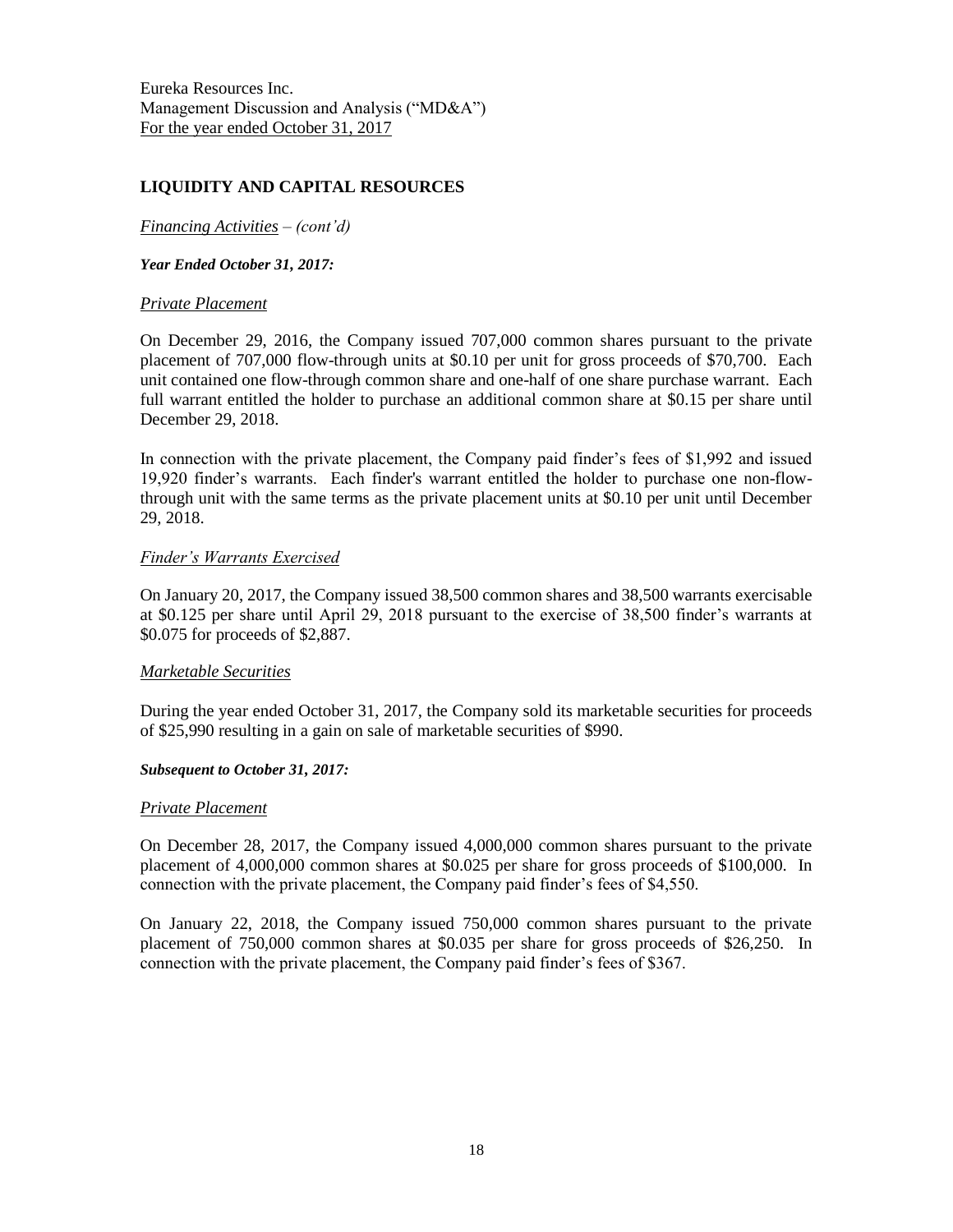## **LIQUIDITY AND CAPITAL RESOURCES** – (cont'd)

#### *Financing Activities*

#### *Year Ended October 31, 2016:*

#### *Incentive Warrant Program*

On December 31, 2015, the Company offered the holders of 4,000,000 share purchase warrants issued on June 11, 2015 (the "June Warrants") an incentive warrant to exercise their warrants early. Each June Warrant was exercisable to purchase one common share at \$0.05 per share until June 10, 2016 or at \$0.10 per share until June 10, 2017. The Company would issue the holder of a June Warrant who exercises their June Warrant between January 4, 2016 and January 29, 2016 an incentive warrant for each June Warrant exercised. Each Incentive Warrant would entitle the holder to acquire an additional common share at \$0.075 per share until June 10, 2016, and thereafter at \$0.125 per share until June 10, 2020.

During the year ended October 31, 2016, the incentive warrant program resulted in the exercise of 1,315,000 June Warrants at \$0.05 for total proceeds of \$65,750. The Company issued the holders who exercised their June Warrants an incentive warrant and a common share for each June Warrant exercised. The fair value of the incentive warrants of \$65,750 or \$0.05 per warrant was considered non-compensatory and therefore was allocated to directly to equity.

#### *Shares for Debt*

The Company issued 906,333 common shares at \$0.075 per share to settle outstanding debts of \$67,975. The shares were issued to seven creditors. Included in the totals were shares issued to insiders as follows: MDS Management Ltd. (Michael Sweatman), \$15,750 for 210,000 shares; MBP Management Ltd. (Brent Petterson), \$9,975 for 133,000 shares; Rhodanthe Corporate Services (Christina Boddy), \$3,150 for 42,000 shares; Infiniti Drilling Corp. (Kristian Whitehead), \$8,400 for 112,000 shares; John R. Kerr, \$5,200 for 69,333 shares.

## *Private Placements*

On April 29, 2016, the Company issued 2,693,666 common shares pursuant to the private placement of 2,693,666 units at \$0.075 per unit for gross proceeds of \$202,025. Each unit contained one common share and one warrant entitling the holder to purchase an additional common share at \$0.125 until April 29, 2018. In connection with the private placement, the Company paid finder's fees of \$12,285, issued 163,800 finder's warrants. Each finder's warrant entitles the holder to purchase one unit with the same terms as the private placement units at \$0.075 until April 29, 2018.

On May 6, 2016, the Company issued 2,033,334 common shares pursuant to the private placement of 2,033,334 units at \$0.075 per unit for gross proceeds of \$152,500. Each unit contained one common share and one warrant entitling the holder to purchase an additional common share at \$0.125 until May 6, 2018. In connection with the private placement, the Company paid finder's fees of \$6,475, issued 86,333 finder's warrants. Each finder's warrant entitles the holder to purchase one unit with the same terms as the private placement units at \$0.075 until May 6, 2018.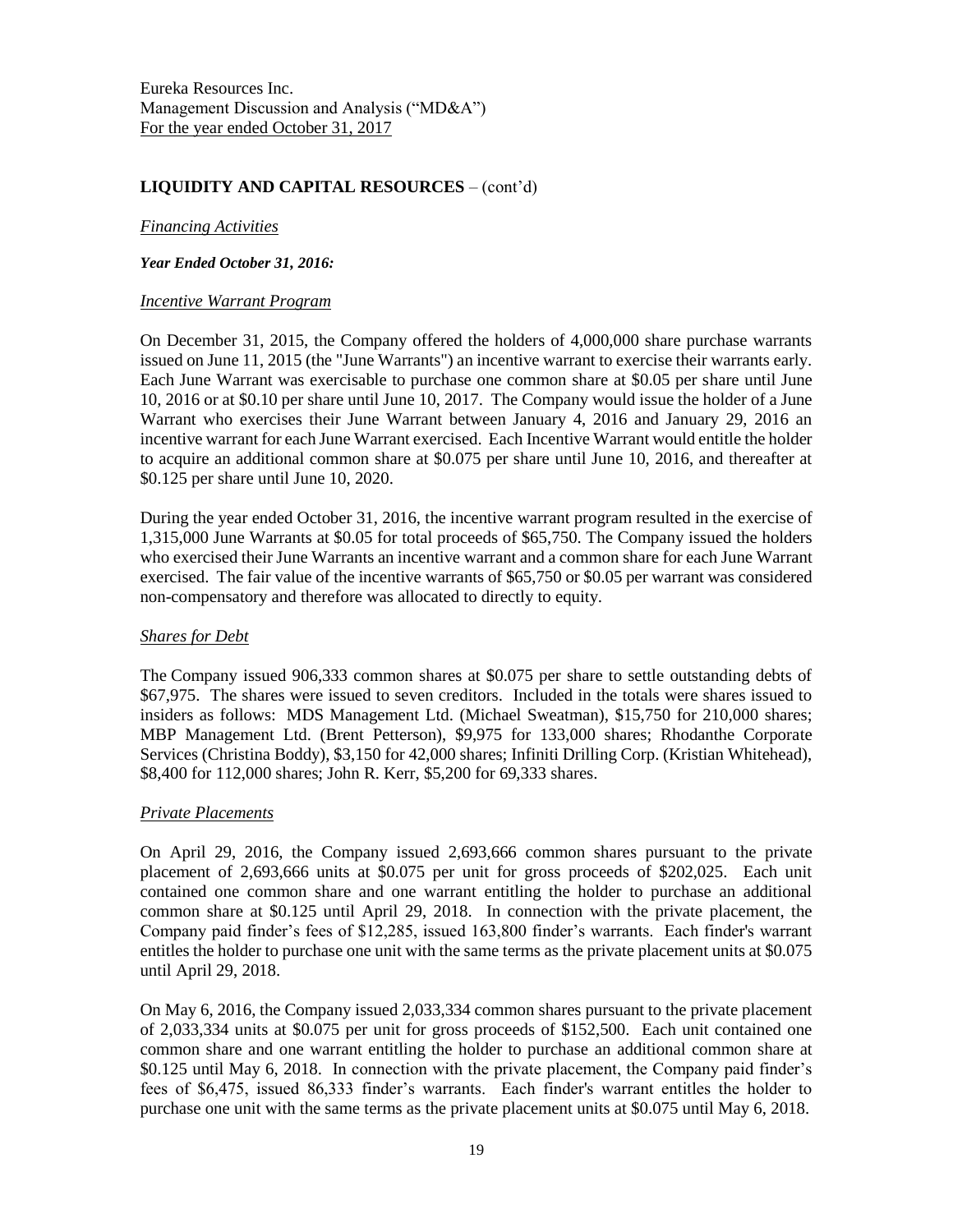# **LIQUIDITY AND CAPITAL RESOURCES** – (cont'd)

#### *Financing Activities*

#### *Year Ended October 31, 2016:*

On September 9, 2016, the Company issued 1,050,000 common shares pursuant to the private placement of 1,050,000 units at \$0.14 per unit for gross proceeds of \$147,000. Each unit contained one common share and one-half of one share purchase warrant. Each full warrant entitled the holder to purchase an additional common share at \$0.20 until September 9, 2018. In connection with the private placement, the Company paid finder's fees of \$1,260, issued 9,000 finder's warrants. Each finder's warrant entitles the holder to purchase one unit with the same terms as the private placement units at \$0.14 until September 9, 2018.

On October 20, 2016, the Company issued 1,325,000 common shares pursuant to the private placement of 1,325,000 units at \$0.10 per unit for gross proceeds of \$132,500. Each unit contained one common share and one-half of one share purchase warrant. Each full warrant entitled the holder to purchase an additional common share at \$0.15 until October 20, 2018. In connection with the private placement, the Company paid finder's fees of \$4,200, issued 42,000 finder's warrants. Each finder's warrant entitles the holder to purchase one unit with the same terms as the private placement units at \$0.10 until October 20, 2018.

On October 26, 2016, the Company issued 2,175,000 common shares pursuant to the private placement of 2,175,000 units at \$0.10 per unit for gross proceeds of \$217,500. Each unit contained one common share and one-half of one share purchase warrant. Each full warrant entitled the holder to purchase an additional common share at \$0.15 until October 26, 2018. In connection with the private placement, the Company paid finder's fees of \$6,432, issued 64,320 finder's warrants. Each finder's warrant entitles the holder to purchase one unit with the same terms as the private placement units at \$0.10 until October 26, 2018.

## *Warrants Exercised*

During the year ended October 31, 2016, the Company issued 3,300,000 common shares at \$0.05 per share for proceeds of \$165,000 pursuant to the exercise of 3,300,000 share purchase warrants.

During the year ended October 31, 2016, the Company issued 100,000 common shares at \$0.075 per share for proceeds of \$7,500 pursuant to the exercise of 100,000 share purchase warrants.

#### *Finder's Warrants Exercised*

During the year ended October 31, 2016, the Company issued 8,400 common shares and 8,400 warrants exercisable at \$0.125 per share until April 29, 2018 pursuant to the exercise of 8,400 finder's warrants at \$0.075 for proceeds of \$630.

# **OFF BALANCE SHEET ARRANGEMENTS**

The Company has no off-balance sheet arrangements to report.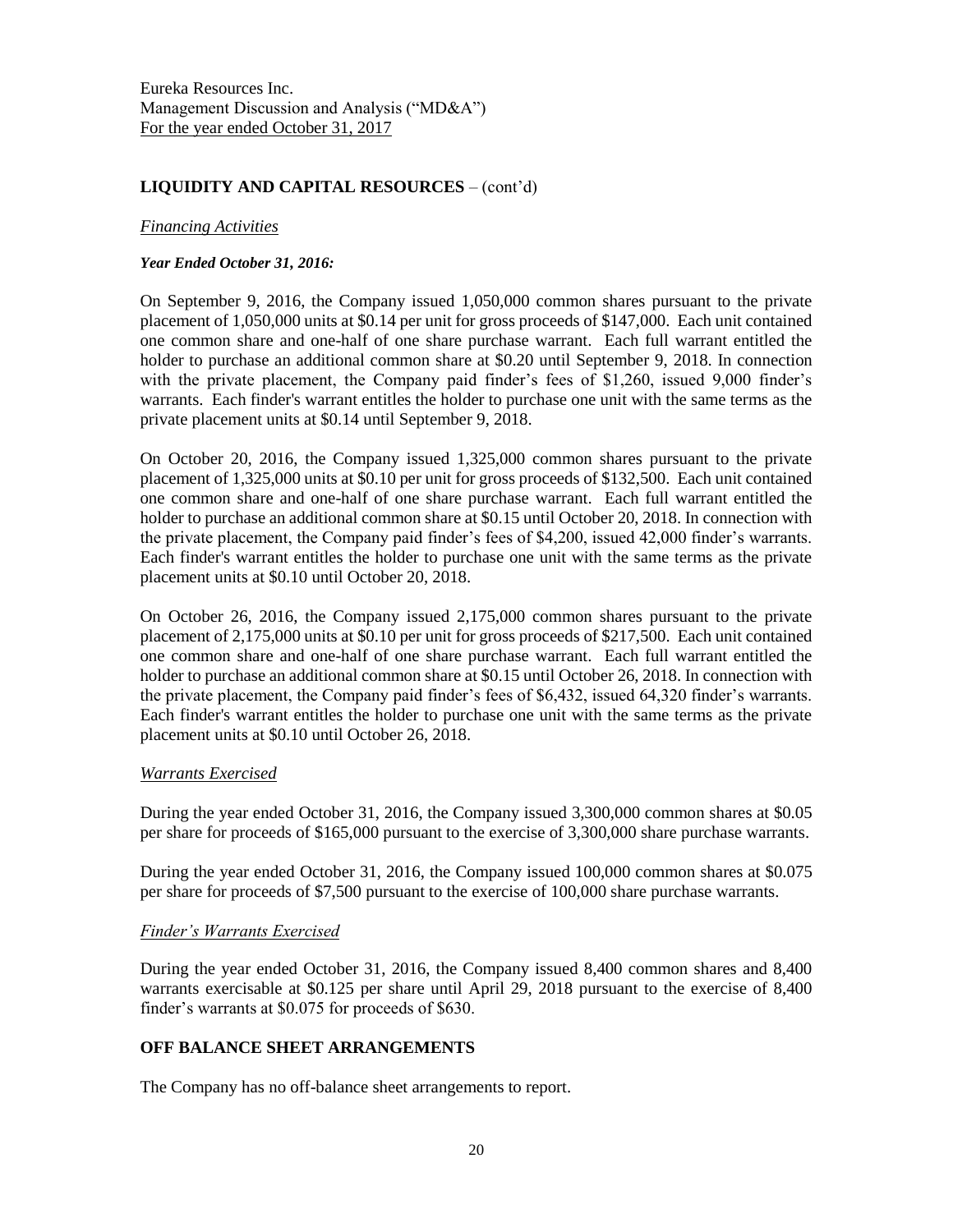## **FOURTH QUARTER**

Subsequent to October 31, 2017, the Company informed the vendor of the CKN Project that it would not be proceeding with its option on the CKN Project. The Company recorded a write-off of exploration and evaluation assets of \$36,901 effective October 31, 2017.

# **TRANSACTIONS WITH RELATED PARTIES**

At February 16, 2017, the directors of the Company were Michael Sweatman, Warren Stanyer, John Kerr, Kristian Whitehead, Brent Petterson and Gary Vivian. The officers of the Company were Michael Sweatman (CEO), Brent Petterson (CFO) and Christina Boddy (Corporate Secretary). Additional related parties include MDS Management Ltd, MBP Management Ltd, Rhodanthe Corporate Services, Infiniti Drilling Corporation, Aurora Geoscience Ltd, companies with officers or directors in common, namely Michael Sweatman, Brent Petterson, Christina Boddy, Kristian Whitehead and Gary Vivian. Nevada Sunrise Gold Corporation is a public company with directors and officers in common with the Company.

During the years ended October 31, 2017 and 2016, the Company incurred the following charges by directors of the Company and by companies with directors and officers in common with the Company.

|                                                    |   | 2017    |   | 2016    |
|----------------------------------------------------|---|---------|---|---------|
|                                                    |   |         |   |         |
| Accounting fees (Petterson)                        | S | 37,000  | S | 28,000  |
| Consulting fees (Stanyer, Kerr, Whitehead)         |   | 32,500  |   | 16,400  |
| Exploration and evaluation assets (Whitehead)      |   | 402,722 |   | 26,903  |
| Exploration and evaluation assets (Nevada Sunrise) |   | 11,000  |   | 28,500  |
| Management fees (Sweatman, Boddy)                  |   | 72,000  |   | 50,000  |
| Rent (Nevada Sunrise)                              |   |         |   | 2,250   |
| Share-based compensation                           |   | 88,000  |   | 54,000  |
|                                                    |   | 643.222 |   | 206,053 |

#### *Key Management Compensation:*

During the years ended October 31, 2017 and 2016, the Company incurred the following key management compensation charges. Key management includes the Company's directors and executive officers.

|                                   | 2017         | 2016 |         |
|-----------------------------------|--------------|------|---------|
|                                   |              |      |         |
| Accounting fees                   | \$<br>37,000 | S    | 28,000  |
| Consulting fees                   | 32,500       |      | 16,400  |
| Exploration and evaluation assets | 402,722      |      | 26,903  |
| Management fees                   | 72,000       |      | 50,000  |
| Share-based compensation          | 88,000       |      | 54,000  |
|                                   | 632.222      |      | 175,303 |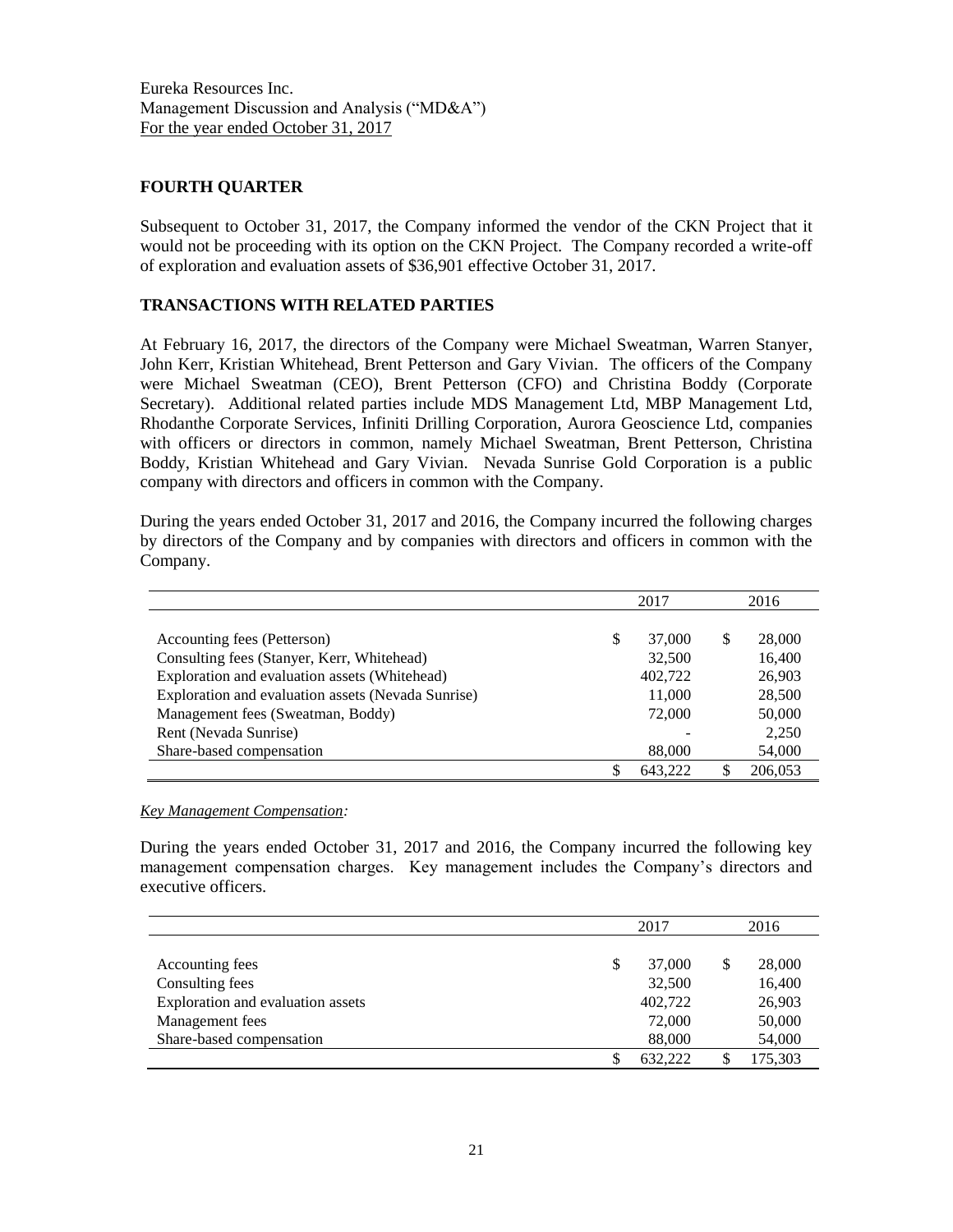## **TRANSACTIONS WITH RELATED PARTIES** – (cont'd)

During the years ended October 31, 2017 and 2016, share-based compensation expense related to stock options granted was as follows:

|                        | 2017         | 2016         |
|------------------------|--------------|--------------|
| John Kerr              | \$<br>12,000 | \$<br>9,000  |
| Kristian Whitehead     | 12,000       | 9,000        |
| Warren Stanyer         | 12,000       | 9,000        |
| Michael Sweatman       | 12,000       | 9,000        |
| <b>Brent Petterson</b> | 12,000       | 9,000        |
| Christina Boddy        | 12,000       | 9,000        |
| Gary Vivian            | 16,000       |              |
|                        | 88,000       | \$<br>54,000 |

At October 31, 2017, due to related parties includes \$290,397 (2016 - \$395) payable to directors of the Company and to companies with directors and officers in common with the Company for fees and expenses.

At October 31, 2017 and 2016, due to related parties included the following:

|                                                   | October 31, |         |    | October 31, |
|---------------------------------------------------|-------------|---------|----|-------------|
|                                                   |             | 2017    |    | 2016        |
| Gary Vivian – fees                                | \$          | 3,000   | \$ | 210         |
| Aurora Geoscience Ltd – fees and expenses         |             | 140.408 |    |             |
| Brent Petterson – expenses                        |             |         |    | 185         |
| John Kerr - fees                                  |             | 4,500   |    |             |
| MBP Management Ltd - fees                         |             | 22,050  |    |             |
| MDS Management Ltd - fees                         |             | 29,400  |    |             |
| Mike Sweatman - expenses                          |             | 444     |    |             |
| John Kerr $\&$ Associates Ltd – fees and expenses |             | 2,078   |    |             |
| Rhodanthe Corporate Services - fees               |             | 14,700  |    |             |
| Warren Stanyer - fees                             |             | 7,350   |    |             |
| Nevada Sunrise Gold Corporation - expenses        |             | 22,060  |    |             |
| Infiniti Drilling Corp – fees and expenses        |             | 40,907  |    |             |
| Kristian Whitehead - fees                         |             | 3,500   |    |             |
|                                                   |             | 290.397 |    | 395         |

# **PROPOSED TRANSACTIONS**

The Company has no proposed transactions to report.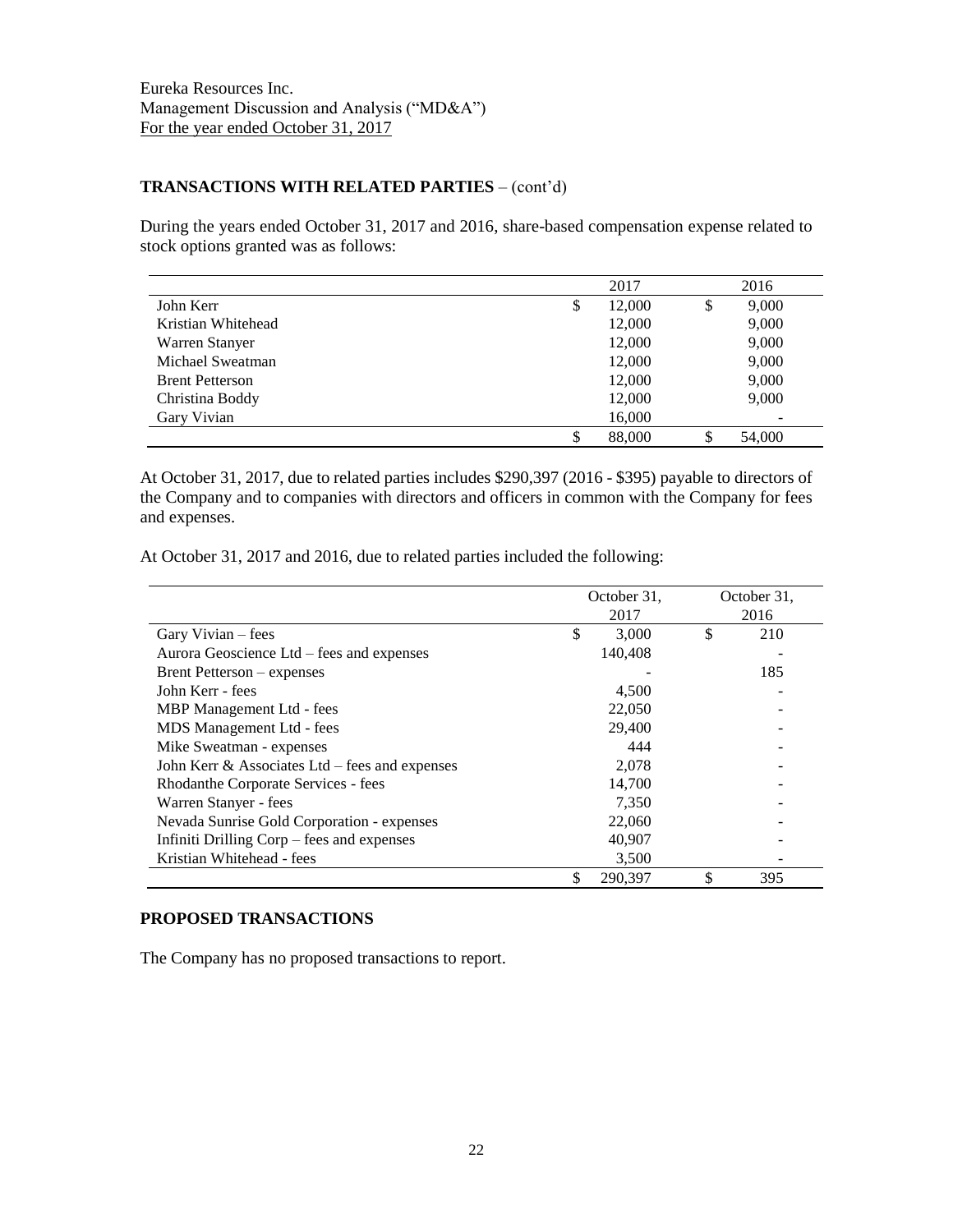# **CRITICAL ACCOUNTING ESTIMATES**

Significant assumptions about the future and other sources of estimation uncertainty that management has made at the end of the reporting period, that could result in a material adjustment to the carrying amounts of assets and liabilities in the event that actual results differ from assumptions made, relate to, but are not limited to, the following:

## *Exploration and Evaluation Assets*

The carrying amount of the Company's exploration and evaluation assets does not necessarily represent present or future values, and the Company's exploration and evaluation assets have been accounted for under the assumption that the carrying amount will be recoverable. Recoverability is dependent on various factors, including the discovery of economically recoverable reserves, the ability of the Company to obtain the necessary financing to complete the development and upon future profitable production or proceeds from the disposition of the mineral properties themselves. Additionally, there are numerous geological, economic, environmental and regulatory factors and uncertainties that could impact management's assessment as to the overall viability of its properties or to the ability to generate future cash flows necessary to cover or exceed the carrying value of the Company's exploration and evaluation assets.

## *Share-based Payments*

The estimation of share-based payments includes estimating the inputs used in calculating the fair value for share-based payments expense included in profit or loss and share-based share issuance costs included in equity. Share-based payments expense and share-based share issuance costs are estimated using the Black-Scholes options-pricing model as measured on the grant date to estimate the fair value of stock options. This model involves the input of highly subjective assumptions, including the expected price volatility of the Company's common shares, the expected life of the options, and the estimated forfeiture rate.

## *Income Taxes*

The estimation of income taxes includes evaluating the recoverability of deferred tax assets based on an assessment of the Company's ability to utilize the underlying future tax deductions against future taxable income prior to expiry of those deductions. Management assesses whether it is probable that some or all of the deferred income tax assets will not be realized. The ultimate realization of deferred tax assets is dependent upon the generation of future taxable income, which in turn is dependent upon the successful discovery, extraction, development and commercialization of mineral reserves. To the extent that management's assessment of the Company's ability to utilize future tax deductions changes, the Company would be required to recognize more or fewer deferred tax assets, and future income tax provisions or recoveries could be affected.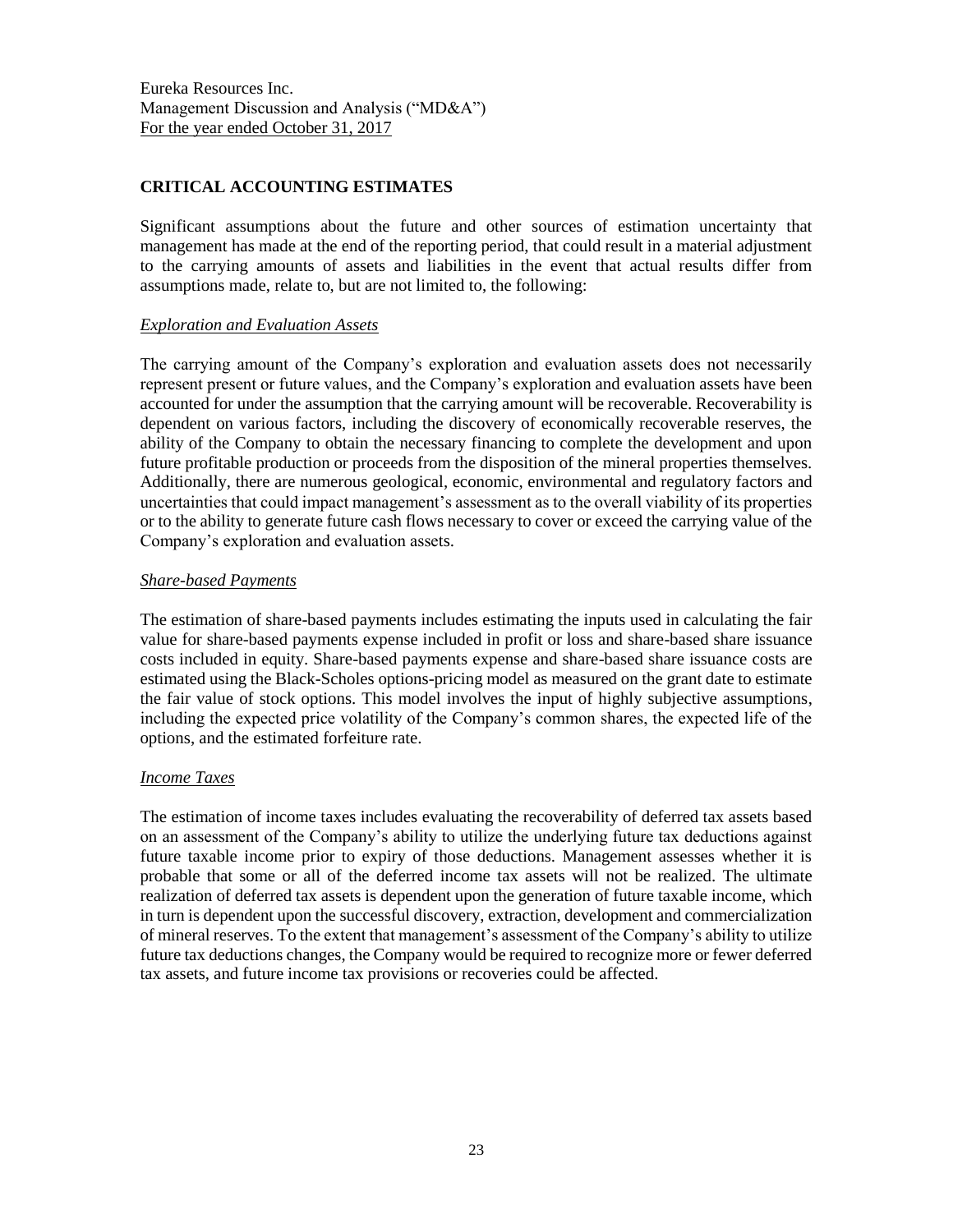# **CHANGES IN ACCOUNTING POLICIES**

#### *New Standards Adopted for the Year Ended October 31, 2016*

Effective November 1, 2015, the following standards were adopted but did not have a material impact on the financial statements.

- IFRS 7 Amended to require additional disclosures on transition from IAS 39 and IFRS 9.

There were no changes in the Company's significant accounting policies during the year ended October 31, 2017 that had a material effect on its annual consolidated financial statements. The Company's significant accounting policies are disclosed in Note 3 to its audited annual consolidated financial statements for the years ended October 31, 2017 and 2016.

#### *New Standards and Interpretations Not Yet Adopted*

Certain new standards, interpretations, amendments and improvements to existing standards were issued by the IASB or IFRIC that are mandatory for future accounting periods. The following have not yet been adopted by the Company and are being evaluated to determine their impact.

- IFRS 9: New standard that replaced IAS 39 for classification and measurement, effective for annual periods beginning on or after January 1, 2018.
- IFRS 15 New standard to establish principles for reporting the nature, amount, timing, and uncertainty of revenue and cash flows arising from an entity's contracts with customers, effective for annual periods beginning on or after January 1, 2017.
- IFRS 16 Leases: New standard to establish principles for recognition, measurement, presentation and disclosure of leases with an impact on lessee accounting, effective for annual periods beginning on or after January 1, 2019.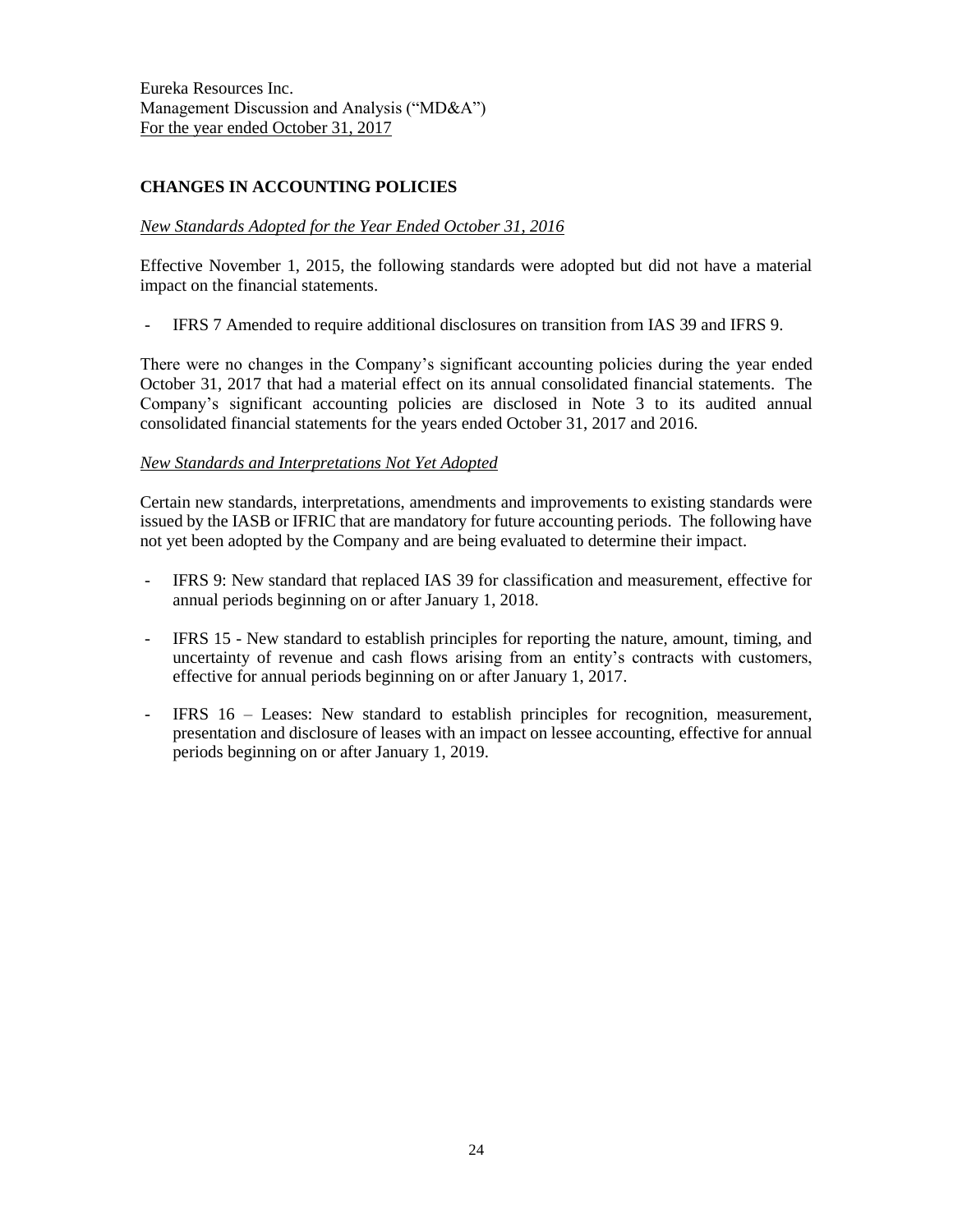## **FINANCIAL INSTRUMENTS AND OTHER INSTRUMENTS**

#### *Financial Assets*

All financial assets are initially recorded at fair value and designated upon inception into one of the following four categories: held to maturity, available for sale, loans and receivables or at fair value through profit or loss ("FVTPL").

Financial assets classified as FVTPL are measured at fair value with unrealized gains and losses recognized through profit or loss. The Company's cash is classified as FVTPL.

Financial assets classified as loans and receivables and held to maturity assets are measured at amortized cost. The Company's GST receivable, BC Mining Exploration Tax Credit receivable and Yukon Mining Exploration Grant receivable are classified as loans and receivables. Financial assets classified as available for sale are measured at fair value with unrealized gains and losses recognized in other comprehensive income and loss except for losses in value that are considered other than temporary which are recognized in profit or loss. As at October 31, 2017 and 2016, the Company has not classified any financial assets as held to maturity or available for sale. The Company classifies its reclamation bonds as held to maturity.

Transaction costs associated with FVTPL financial assets are expensed as incurred, while transaction costs associated with all other financial assets are included in the initial carrying amount of the asset.

At each reporting date, the Company assesses whether there is objective evidence that a financial asset is impaired. If such evidence exists, the Company recognizes an impairment loss as follows:

- a) Financial assets carried at amortized cost: The loss is the difference between the amortized cost of the asset and the present value of the estimated future cash flows, discounted using the instrument's original effective interest rate. The carrying amount of the asset is reduced by this amount either directly or indirectly through the use of an allowance account.
- b) Available-for-sale financial assets: The impairment loss is the difference between the original cost of the asset and its fair value at the measurement date, less any impairment losses previously recognized in the statement of loss and comprehensive loss. This amount represents the cumulative loss in accumulated other comprehensive income that is reclassified to the statement of loss and comprehensive loss.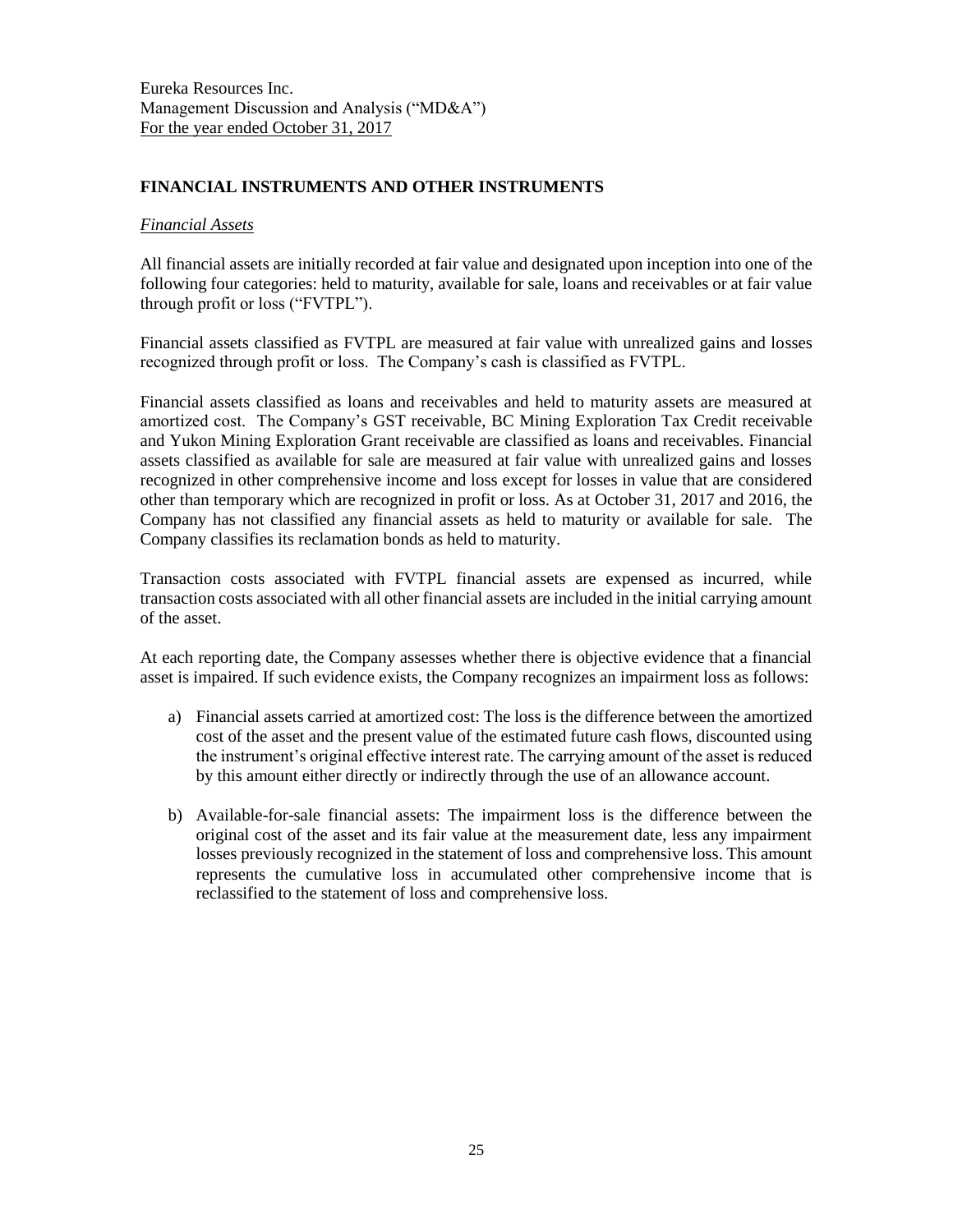## **FINANCIAL INSTRUMENTS AND OTHER INSTRUMENTS** – (cont'd)

#### *Financial Liabilities*

All financial liabilities are initially recorded at fair value and designated upon inception as FVTPL or other financial liabilities.

Financial liabilities classified as other financial liabilities are initially recognized at fair value less directly attributable transaction costs. After initial recognition, other financial liabilities are subsequently measured at amortized cost using the effective interest rate method. The effective interest rate method is a method of calculating the amortized cost of a financial liability and of allocating interest expense over the relevant period. The effective interest rate is the rate that discounts estimated future cash payments through the expected life of the financial liability, or, where appropriate, a shorter period. The Company's accounts payable and accrued liabilities and due from related parties are classified as other financial liabilities.

Financial liabilities classified as FVTPL include financial liabilities held for trading and financial liabilities designated upon initial recognition as FVTPL. Derivatives, including separated embedded derivatives are also classified as held for trading and recognized at fair value with changes in fair value recognized in profit or loss unless they are designated as effective hedging instruments. Fair value changes on financial liabilities classified as FVTPL are recognized in profit or loss.

Financial instruments measured at fair value are classified into one of three levels in the fair value hierarchy according to the relative reliability of the inputs used to estimate the fair values. The three levels of the fair value hierarchy are:

- Level 1 Unadjusted quoted prices in active markets for identical assets or liabilities;
- Level  $2$  Inputs other than quoted prices that are observable for the asset or liability either directly or indirectly; and
- Level 3 Inputs that are not based on observable market data.

The fair values of the Company's receivables, accounts payable and accrued liabilities and due to related parties approximate their carrying values because of the short-term nature of these instruments.

The following table illustrates the classification of the Company's financial instruments within the fair value hierarchy as at October 31, 2017 and 2016:

|                                                    | Level 1                 |          | Level 2 |   | Level 3 |
|----------------------------------------------------|-------------------------|----------|---------|---|---------|
| October 31, 2017:<br>Cash                          |                         |          |         |   |         |
| Restricted cash                                    | \$<br>2,686<br>72,011   | \$<br>Φ  |         | D |         |
| October 31, 2016:<br>Cash<br>Marketable securities | \$<br>392,664<br>28,750 | \$<br>\$ |         | S |         |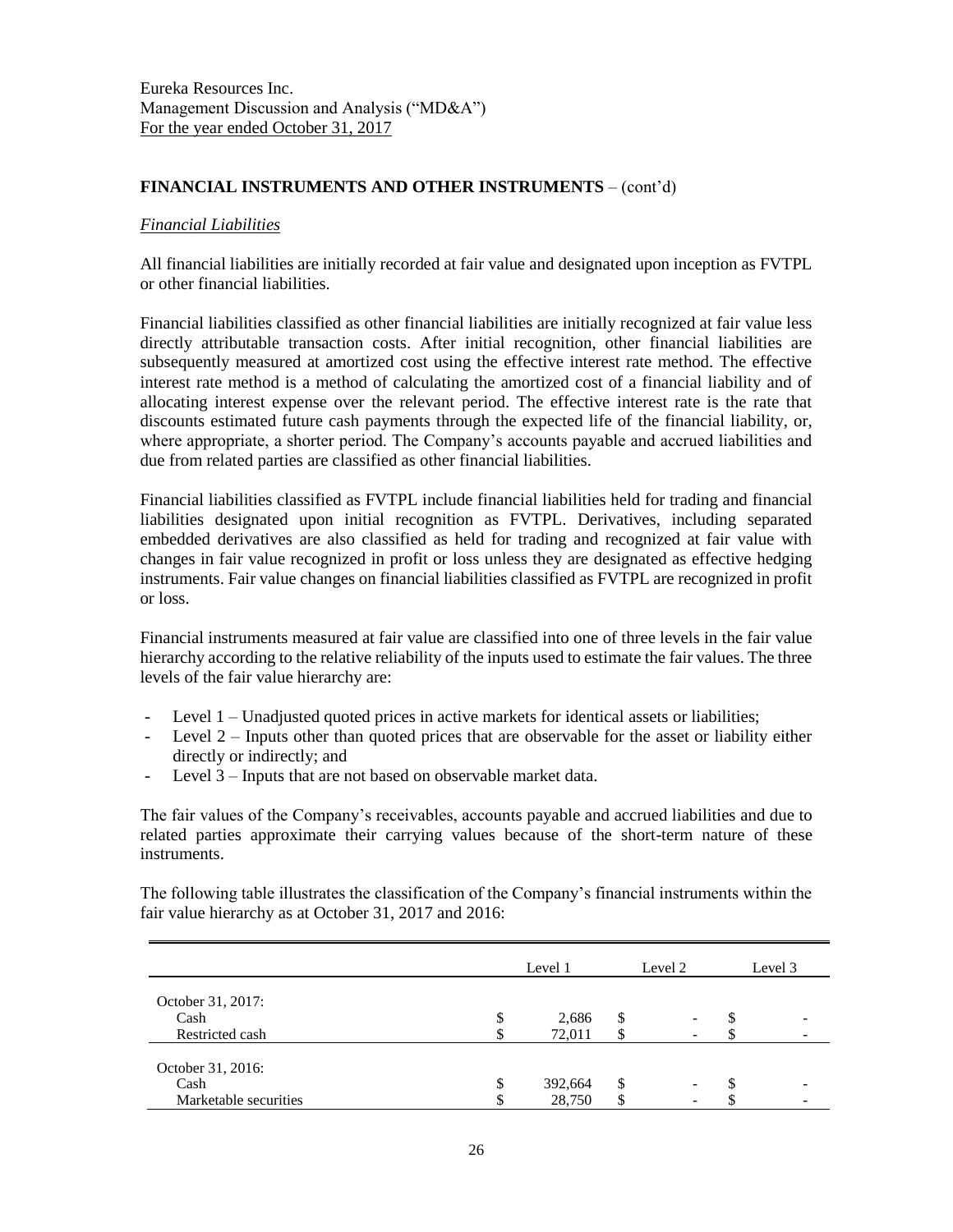# **FINANCIAL INSTRUMENTS AND OTHER INSTRUMENTS** – (cont'd)

The Company's risk exposures and the impact on its financial instruments are summarized below:

#### *Credit risk*

The Company's cash is held with large financial institutions. The Company's receivables consist of sales taxes and exploration tax credits receivable from the Government of Canada and the Governments of British Columbia and the Yukon Territory. Management believes that credit risk concentration with respect to receivables is remote.

## *Liquidity risk*

The Company's approach to managing liquidity risk is to ensure that it will have sufficient liquidity to meet liabilities when due. At October 31, 2017, the Company had cash and restricted cash of \$74,697 to settle current liabilities of \$357,803. Management intends to raise additional funds through equity financings or shares for debt to meet its current liabilities when they become due.

## *Market risk*

Market risk is the risk of loss that may arise from changes in market factors such as interest rates, and commodity and equity prices.

## a) *Interest rate risk:*

The Company has cash which is not subject to significant risks in fluctuating interest rates. The Company's current policy is to invest excess cash in investment-grade short-term deposit certificates issued by its banking institutions. The Company periodically monitors the investments it makes and is satisfied with the credit ratings of its banks. An increase to interest rates by 1% would have an insignificant effect on operations.

b) *Price risk:*

The Company is exposed to price risk with respect to commodity and equity prices. Equity price risk is defined as the potential adverse impact on the Company's earnings due to movements in individual equity prices or general movements in the level of the stock market. The Company's marketable securities are subject to price risk. Commodity price risk is defined as the potential adverse impact on earnings and economic value due to commodity price movements and volatilities. The Company closely monitors commodity prices of gold, individual equity movements, and the stock market to determine the appropriate course of action to be taken by the Company.

## c) *Foreign currency risk:*

The Company is exposed to foreign currency risk on fluctuations related to cash and accounts payable denominated in US dollars. As at October 31, 2017 and 2016, a 10% fluctuation in the US Dollar against the Canadian Dollar would not have a significant impact on profit and loss.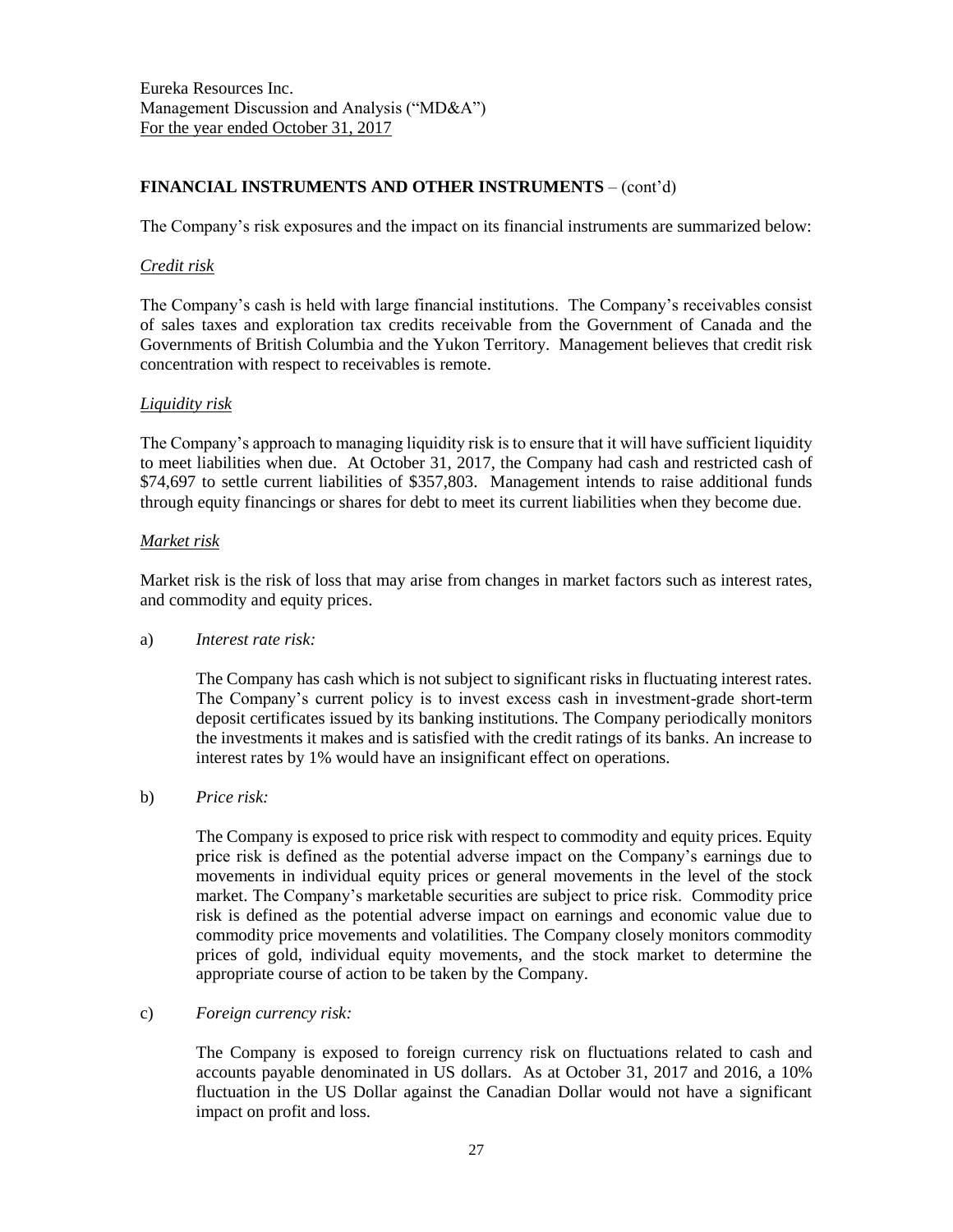# **RISKS AND UNCERTAINTIES**

In addition to the risks and uncertainties detailed earlier in this MD&A, the Company is also subject to other risks and uncertainties including the following:

## *General Risk Associated with the Mining Industry*

The business of mineral deposit exploration and extraction involves a high degree of risk. Few properties that are explored ultimately become producing mines. At present, none of the Company's properties has a known commercial ore deposit. The main operating risks include: securing adequate funding to maintain and advance exploration properties; ensuring ownership of and access to mineral properties by confirmation that claims and agreements are in good standing and obtaining permits for drilling and other exploration activities. The market prices for gold and other metals can be volatile and there is no assurance that a profitable market will exist for a production decision to be made or for the ultimate sale of the metals even if commercial quantities of precious and other metals are discovered.

Exploration and development activities involve risks which careful evaluation, experience and knowledge may not, in some cases eliminate. The commercial viability of any mineral deposit depends on many factors not all of which are within the control of management. Some of the factors that affect the financial viability of a given mineral deposit include its size, grade and proximity to infrastructure, government regulation, taxes, royalties, land tenure, land use, environmental protection and reclamation and closure obligations, have an impact on the economic viability of a mineral deposit. Management attempts to mitigate its exploration risk and may employ a strategy of joint ventures with other companies which balance the risk while at the same time allowing properties to be advanced.

## *Dependence on Key Personnel*

Loss of certain members of the executive team or key operational leaders of the Company could have a disruptive effect on the implementation of the Company's business strategy and the efficient running of day-to-day operations until their replacement is found. Recruiting personnel is time consuming and expensive and competition for qualified personnel may be intense. The Company may be unable to retain its key employees or attract, assimilate, retain or train other necessary qualified employees, which may restrict its growth potential.

#### *Competitive Industry*

Mining industry is intensely competitive and the Company will compete with other companies that have far greater resources.

## *Title to Mineral Properties*

Although the Company has taken steps to verify title to mineral properties in which it has an interest, these procedures do not guarantee the Company's title. Such properties may be subject to prior agreements or transfers and title may be affected by undetected defects.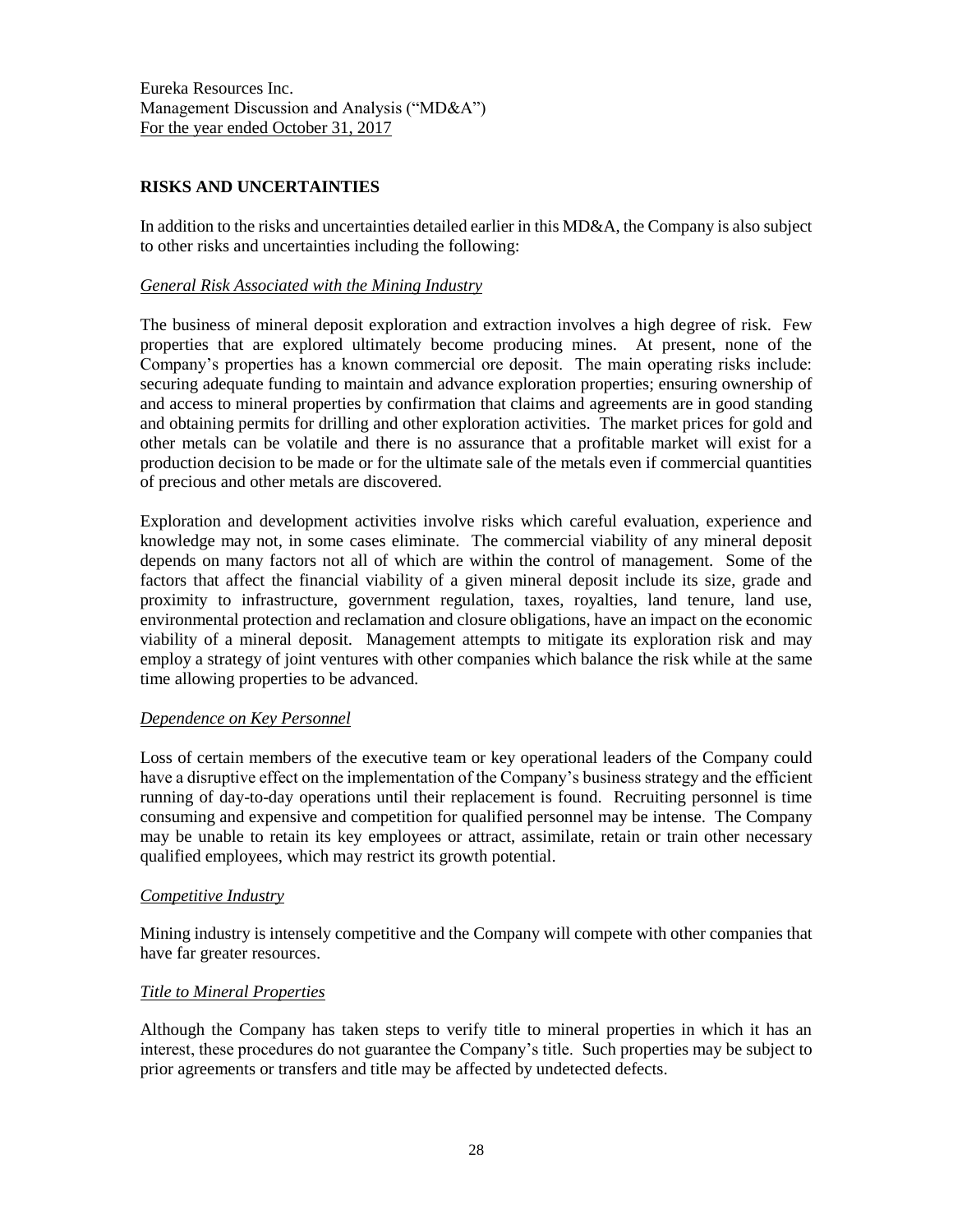#### **RISKS AND UNCERTAINTIES** – (cont'd)

#### *Permits and Licences*

The operations of the Company will require licences and permits from various governmental authorities, which have been applied for and/or will be applied for at the proper time. There can, however, be no assurance that the Company will be able to obtain all necessary licences and permits required to carry out exploration, development and mining operations of its projects.

#### *Environmental Regulation*

The operations of the Company are subject to environmental regulations promulgated by government agencies from time to time. Environmental legislation provides for restrictions and prohibitions on spills, releases or emissions or various substances produced in association with certain mining industry operations, such as seepage from tailings disposal areas, which would result in environmental pollution. A breach of such legislation may result in the imposition of fines and penalties. In addition, certain types of operations require the submission and approval of environmental impact assessments. Environmental legislation is evolving in a manner which means stricter standards, and enforcement, fines and penalties for non-compliance are becoming more stringent. Environmental assessments of proposed projects carry a heightened degree of responsibility for companies and their directors, officers and employees. The cost of compliance with changes in governmental regulations has the potential to reduce the profitability of future operations. The Company may become subject to liability for pollutions or hazards against which it cannot insure or again which it may elect not to insure where premium costs are disproportionate to the Company's perception of the relevant risks. The payment of such insurance premiums and of such liabilities would reduce the funds available for exploration and production activities.

## *Estimates of Mineral Resources may not be Realized*

The mineral resource estimates published from time to time by the Company with respect to its properties are estimates only and no assurance can be given that any particular level of recovery of minerals will in fact be realized or that an identified resource will ever qualify as a commercially mineable (or viable) deposit which can be legally and economically exploited. In addition, the grade of mineralization ultimately mined may differ from that indicated by drilling results and such differences could be material. Production can be affected by such factors as permitting regulations and requirements, weather, environmental factors, unforeseen technical difficulties, unusual or unexpected geological formations, inaccurate or incorrect geologic, metallurgical or engineering work, and work interruptions, among other things. Short-term factors, such as the need for orderly development of deposits or the processing of new or different grades, may have an adverse effect on mining operations or the results of operations. There can be no assurance that minerals recovered in small-scale laboratory tests will be duplicated in large-scale tests under on-site conditions or in production scale operations. Material changes in resources, grades, stripping ratios or recovery rates may affect the economic viability of projects. The estimated resources described herein should not be interpreted as assurances of mine life or of the profitability of future operations.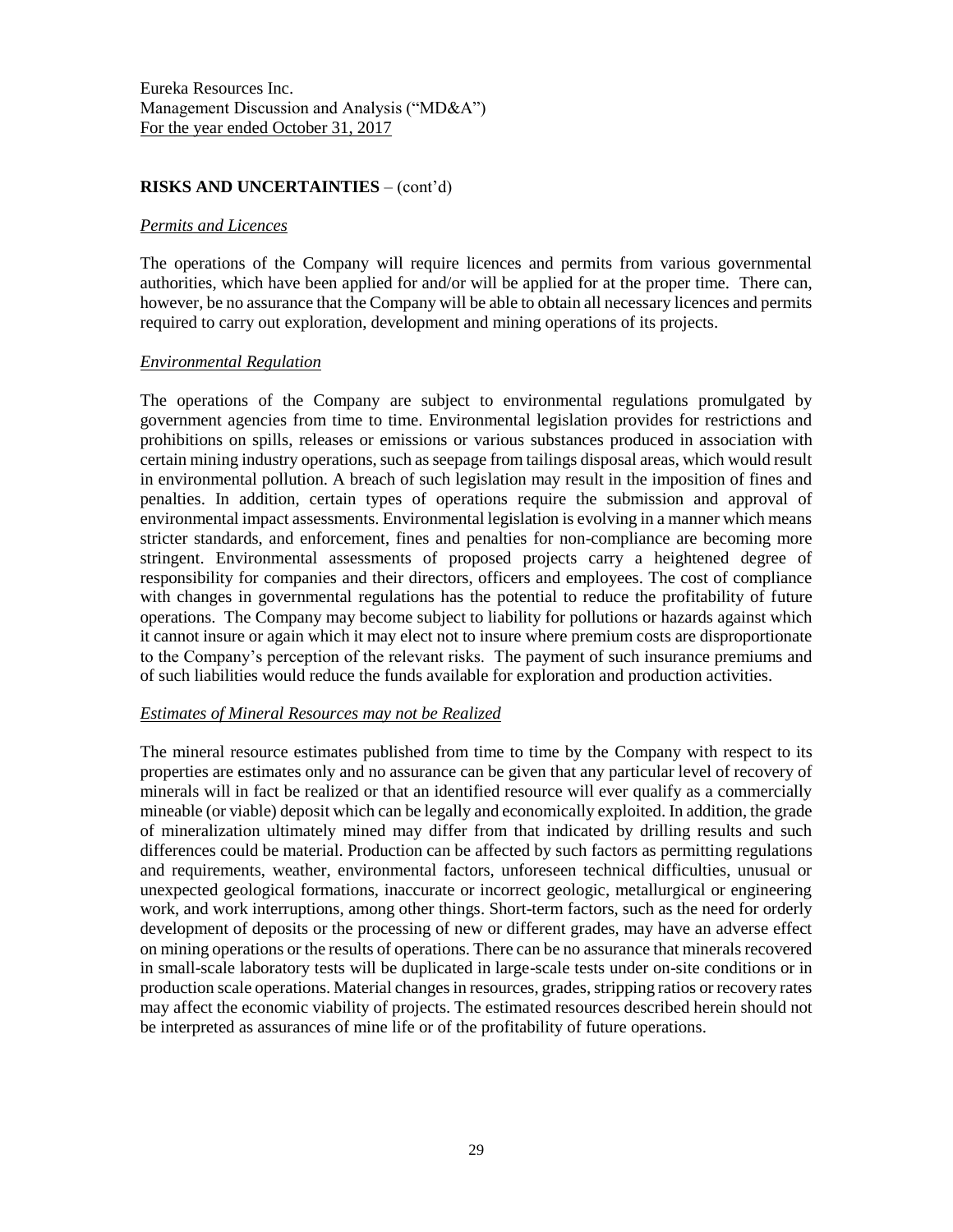#### **DISCLOSURE OF OUTSTANDING SHARE DATA**

a) *Issued:* Number

At February 16, 2018 50,462,402

b) *Stock Options:*

At February 16, 2018, the Company had 3,100,000 stock options outstanding entitling the holders thereof the right to purchase one common share for each option held as follows:

| Number of options |                       |                  |
|-------------------|-----------------------|------------------|
| outstanding       | <b>Exercise Price</b> | Expiry Date      |
| 1,200,000         | \$0.10                | June 23, 2020    |
| 800,000           | \$0.10                | June 27, 2021    |
| 900,000           | \$0.13                | January 16, 2022 |
| 200,000           | \$0.10                | April 28, 2022   |
| 3,100,000         |                       |                  |

#### c) *Share Purchase Warrants:*

At February 16, 2018, the Company had 11,975,115 share purchase warrants outstanding entitling the holders thereof the right to purchase one common share for each warrant held as follows:

| Number of warrants |                       |                    |
|--------------------|-----------------------|--------------------|
| outstanding        | <b>Exercise Price</b> | <b>Expiry Date</b> |
| 1,215,000          | \$0.125               | June 10, 2020      |
| 2,740,566          | \$0.125               | April 29, 2018     |
| 2,033,334          | \$0.125               | May 6, 2018        |
| 525,000            | \$0.20                | September 9, 2018  |
| 662,500            | \$0.15                | October 20, 2018   |
| 1,087,500          | \$0.15                | October 26, 2018   |
| 353,500            | \$0.15                | December 29, 2018  |
| 3,357,715          | \$0.15                | May 31, 2019       |
| 11,975,115         |                       |                    |